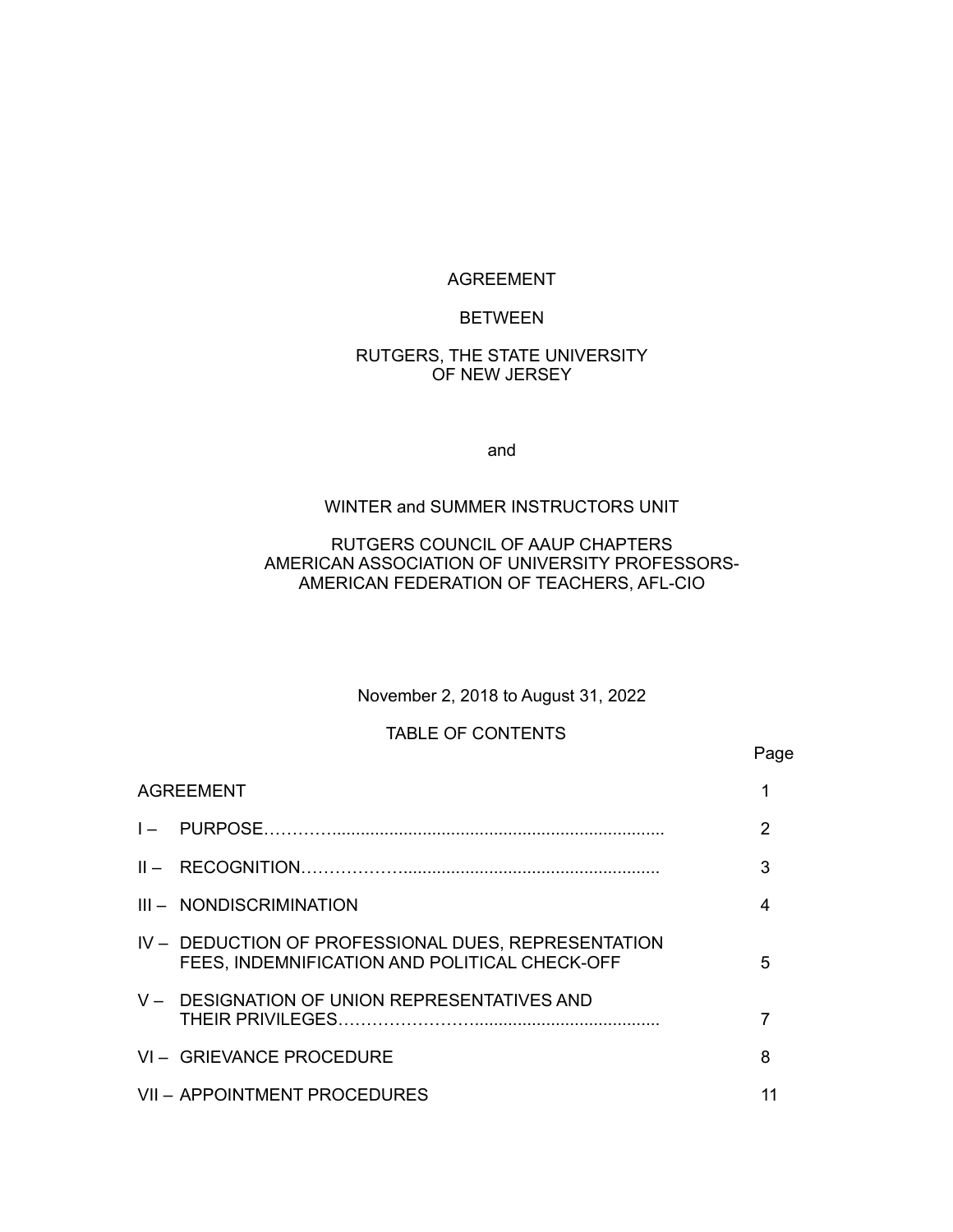| VIII - SALARY PROVISIONS                                                                                                                                         | 12 |
|------------------------------------------------------------------------------------------------------------------------------------------------------------------|----|
| IX - PERSONNEL FILES                                                                                                                                             | 14 |
|                                                                                                                                                                  | 15 |
|                                                                                                                                                                  | 16 |
|                                                                                                                                                                  | 17 |
| XIII – TERM OF AGREEMENT                                                                                                                                         | 18 |
| APPENDIX A – AGREEMENT CONCERNING PAYROLL DEDUCTIONS<br>FOR CONTRIBUTIONS TO COMMITTEE ON POLITICAL EDUCATION<br>("COPE") FOR EMPLOYEES REPRESENTED BY THE UNION | 19 |
| APPENDIX B - INDEMNIFICATION AGREEMENT                                                                                                                           | 22 |
| APPENDIX C - SIDE AGREEMENT BETWEEN RUTGERS UNIVERSITY<br>AND RUTGERS COUNCIL OF AAUP-AFT CHAPTERS, WINTER/SUMMER                                                | 24 |

## AGREEMENT

This Agreement between Rutgers, The State University (hereinafter called the "University") and instructors in the Rutgers Winter Session Term and Summer Session Term, represented by the RUTGERS COUNCIL OF AAUP CHAPTERS, AMERICAN ASSOCIATION OF UNIVERSITY PROFESSORS-AMERICAN FEDERATION OF TEACHERS, AFL-CIO (hereinafter called the "Union") is made and entered into on this 2<sup>nd</sup> day of November, 2018.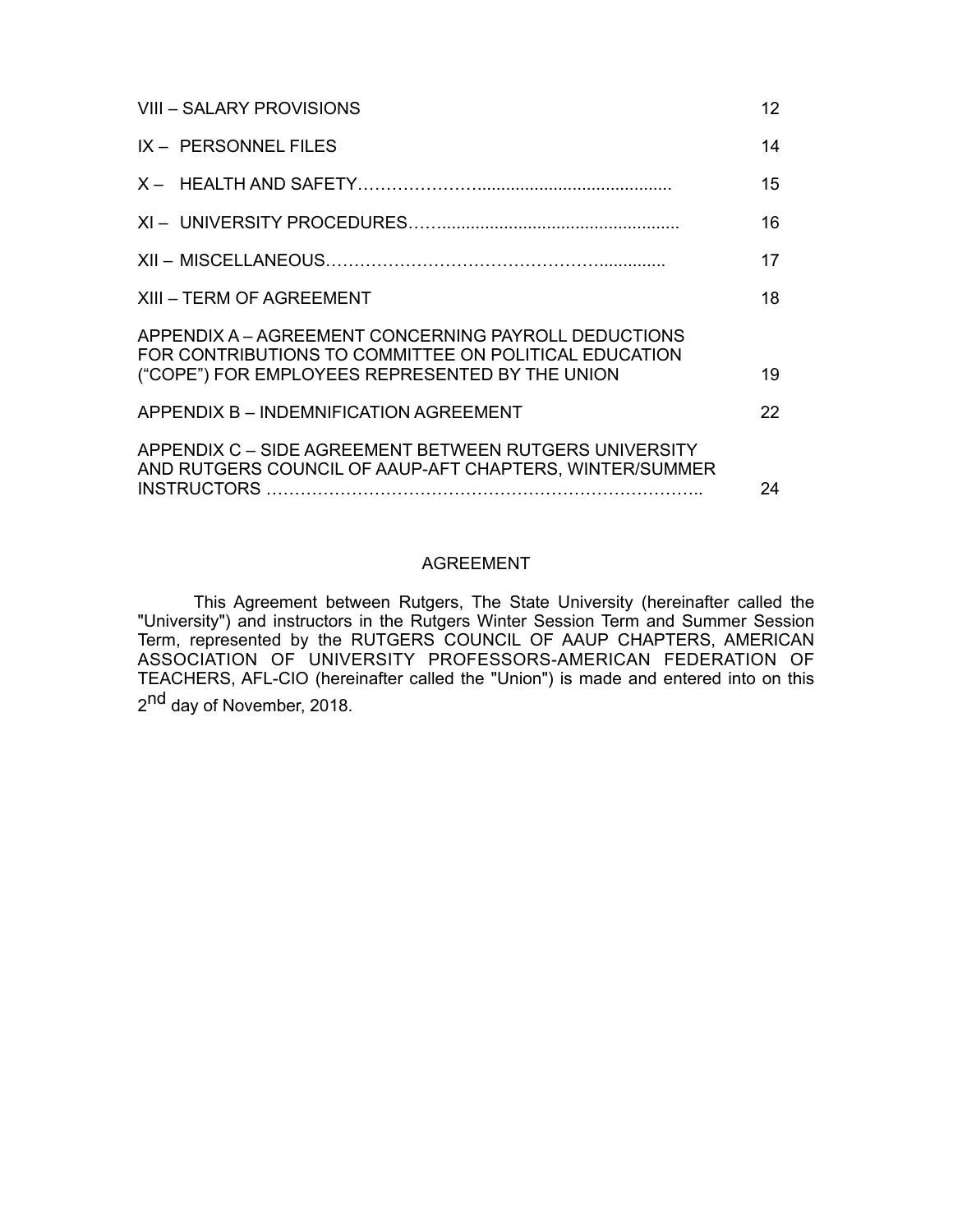#### I – PURPOSE

The parties recognize and declare that it is their mutual goal to maintain a harmonious relationship in determining terms and conditions of employment. To this end they mutually enter into this agreement intended to state the employment relations between the University and the Union.

The parties agree that each page of the contract shall contain the following "footer".

*Winter and Summer Instructors unit*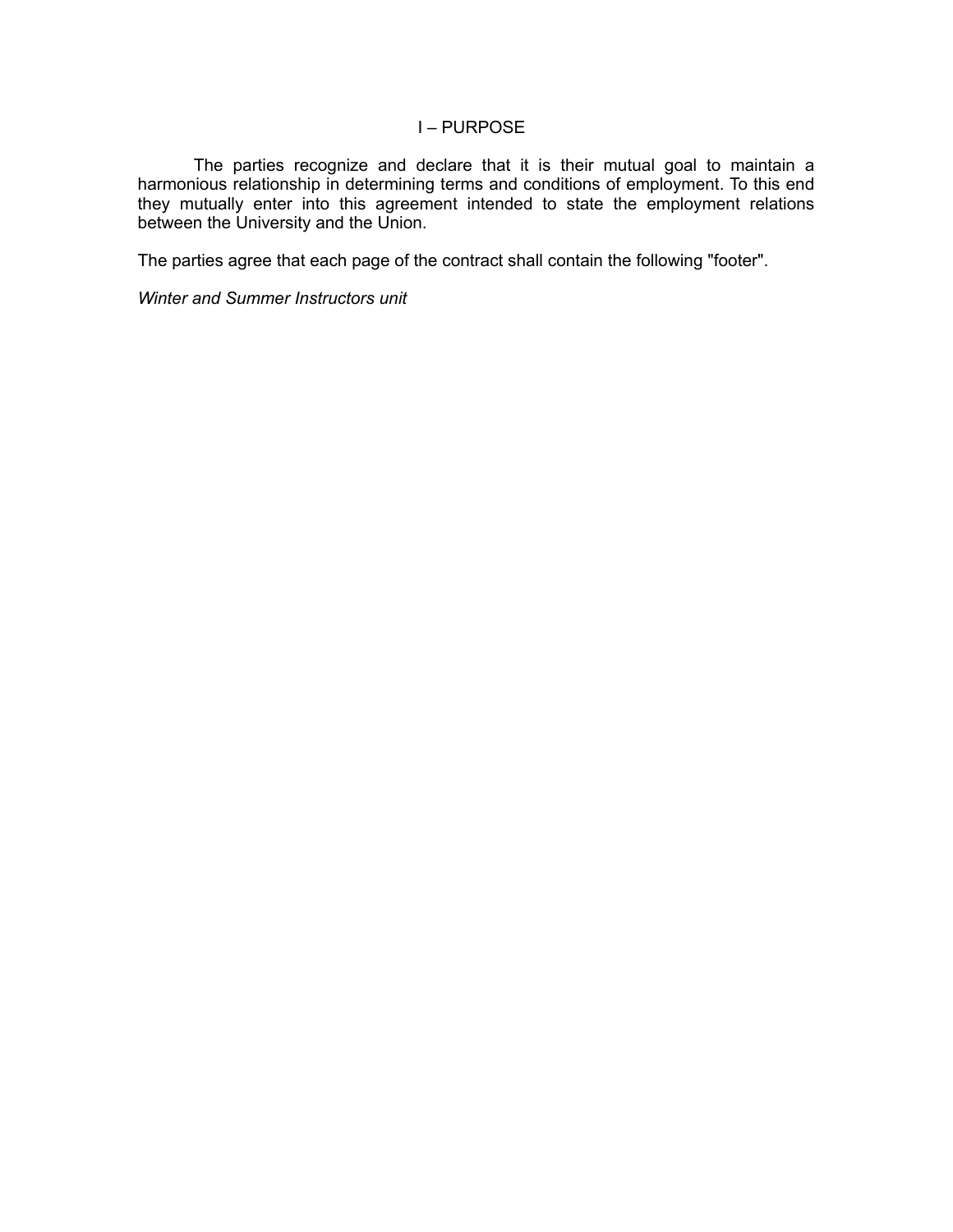#### II – RECOGNITION

- The University recognizes the Union as the sole and exclusive negotiations representative of all Rutgers University Winter and Summer Instructors (WSI) as hereinafter defined in paragraph B. below with respect to terms and conditions of employment.
- UNIT: Included: All employees engaged in paid instruction during the Winter Session term or Summer Session term who have commenced employment to provide paid instruction for at least their second term (Winter or Summer) in the same or preceding academic year, where the academic year consists of the Winter Session term and the succeeding Summer Session term. Winter Session and Summer Session terms are those separately budgeted terms during which courses are offered in the interval between the fall semester and the spring semester (Winter Session term) and between the spring semester and the fall semester (Summer Session term).

An individual who was employed as a Teaching Assistant for at least an AY appointment in one academic year and is hired to provide paid instruction during the Winter Session term or Summer Session term in the same or subsequent academic year will be included in the unit upon being so hired. An individual who was a member of the full-time faculty/TA unit for at least one AY appointment in one academic year and is hired to provide paid instruction during the Winter Session term or Summer Session term in the same or subsequent academic year will be included in the unit upon being so hired. An individual who was a member of the PTLFC unit for the academic year and is hired to provide paid instruction during the Winter Session term or the Summer Session term in the same or subsequent academic year will be included in the unit upon being so hired.

Any Winter Session term or Summer Session term employee who has a break in service of three or more consecutive terms (Winter or Summer) must reestablish eligibility for inclusion in the collective negotiations unit by being in their second term (Winter or Summer) of re-employment in the Winter Session term or Summer Session term in accordance with the provisions above.

Excluded: Managerial executives; supervisory employees (as to Winter Session term or Summer Session term employees); confidential employees; casual employees, temporary employees; employees whose inclusion presents a conflict of interest (by way of example only, department chairs or other employees who have authority over, or who can effectively recommend, what shall be taught and who shall teach during the Winter and Summer Session terms; employees of the State or Federal Government whose responsibilities involve Rutgers, lawyers employed by law firms which represent or have represented Rutgers); employees who teach in academic units as part of a trimester system that is part of the normal academic year program for that unit where such teaching includes instruction during the late spring-summer months; faculty on a twelve month calendar year appointment; craft employees; police employees; and all other employees.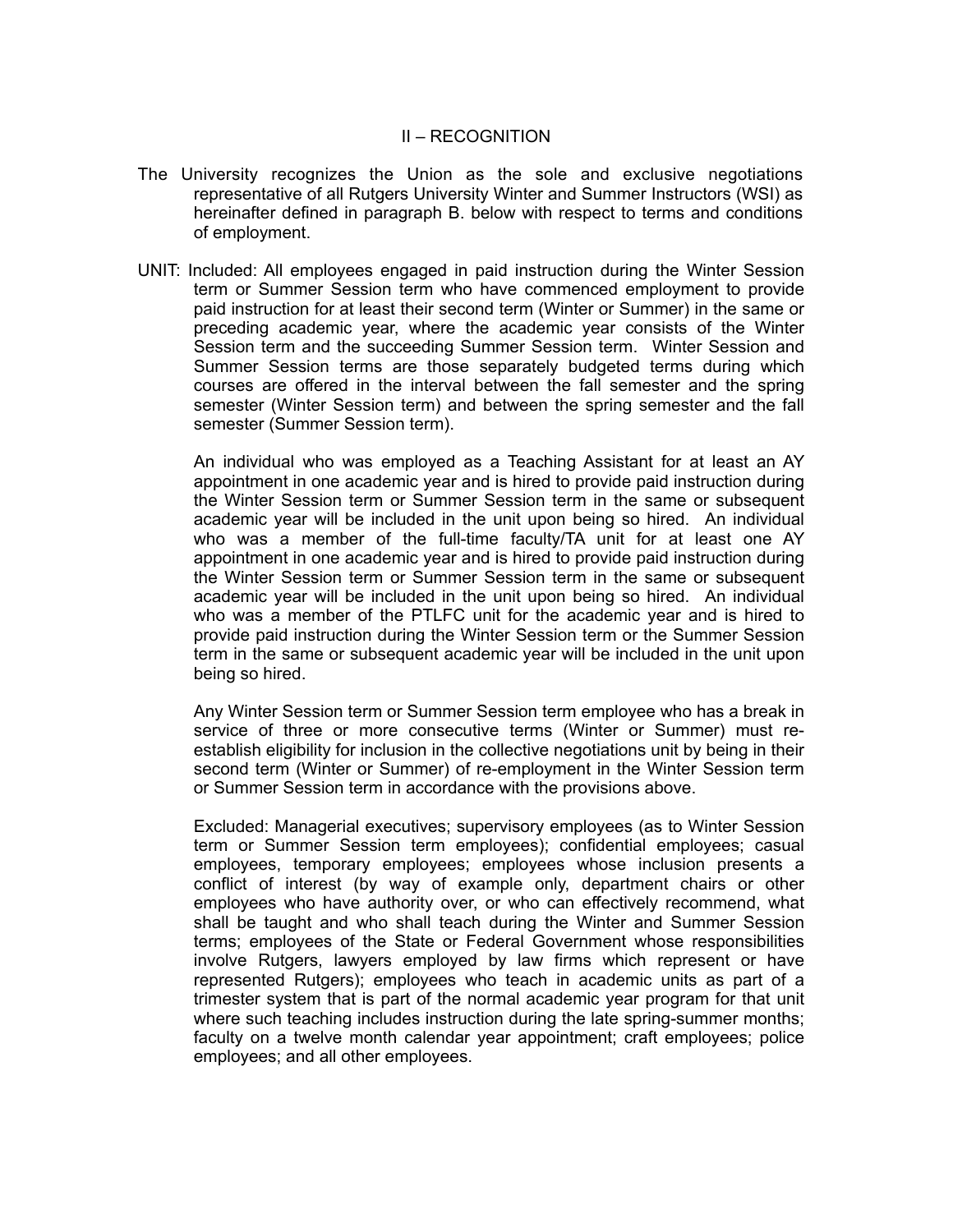# III - PROHIBITED DISCRIMINATION AND PROHIBITED HARASSMENT

1. All negotiations unit members are protected by and subject to University policies prohibiting discrimination, harassment, retaliation, workplace violence, sexual violence, relationship violence, stalking and related misconduct (as amended from time to time).

A negotiations unit member alleging a violation of the above-referenced policies is encouraged to contact the Office of Employment Equity ("OEE").

2. There shall be no unlawful discrimination or harassment by the University or the AAUP-AFT against any member of the negotiations unit because of race, creed, color, sex, religion, national origin, ancestry, marital status, civil union status, domestic partnership status, familial status, age, disability or atypical hereditary cellular or blood trait, genetic information, refusal to submit to a genetic test or make available the results of a genetic test, veteran status, affectional or sexual orientation, gender identity or expression, or membership or non-membership in or activity on behalf of or in opposition to the Union, or any other legally protected status.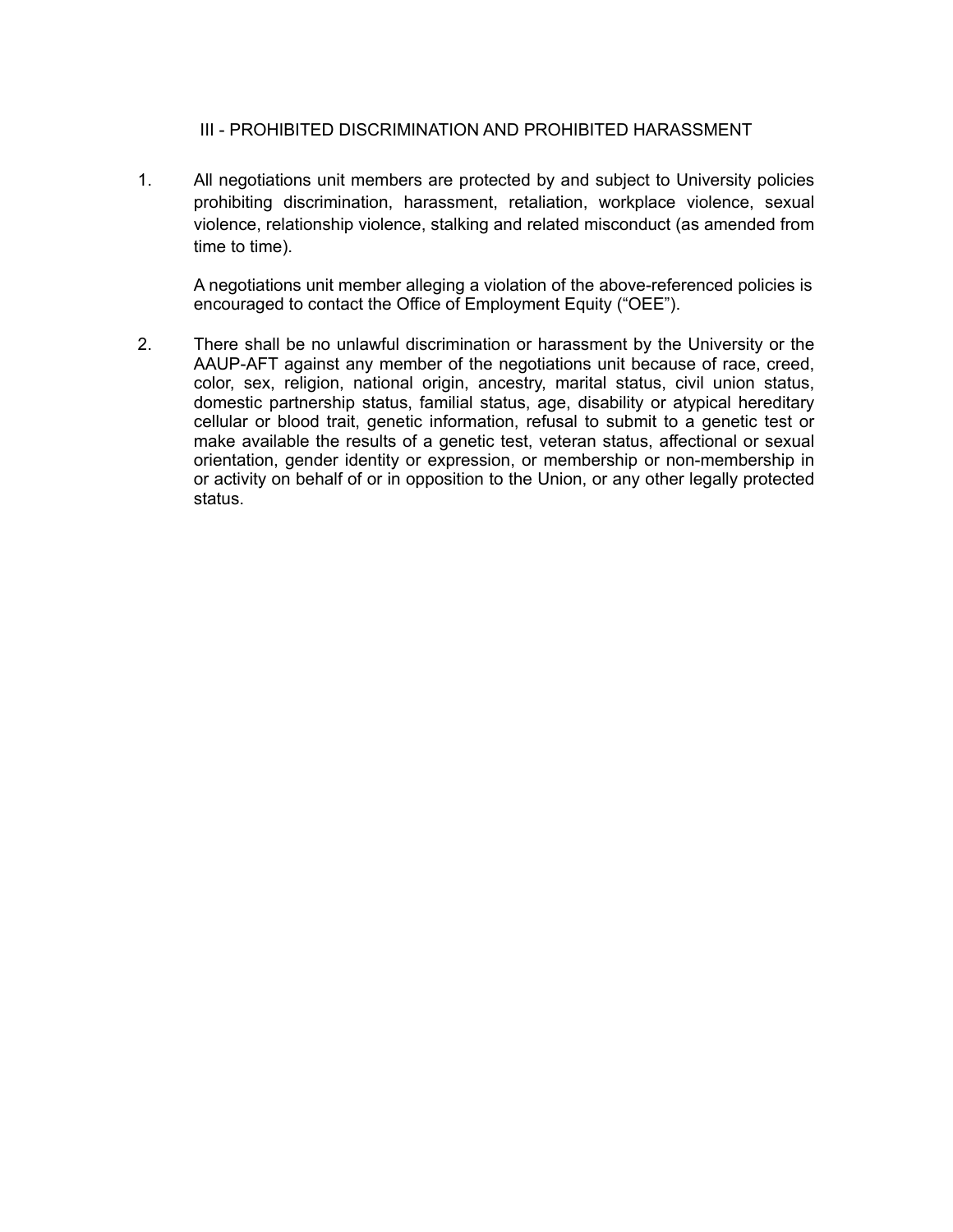#### IV - DEDUCTION OF PROFESSIONAL DUES, INDEMNIFICATION AND POLITICAL CHECK-OFF

- A. Professional Dues
- A. 1. The University agrees to deduct on a pro-rata basis from each paycheck on the salary payment schedule and frequency in effect when the dues deduction commences, the appropriate union dues of each member of the negotiations unit**,** as defined herein, for whom the Union furnishes to the University a voluntary written authorization for such deduction, on a form acceptable to the University. The University may modify the salary payment schedule and frequency in the future, and shall notify the Union of such change at least thirty (30) days in advance of the effective date of the changes. Once the Union furnishes to the University such voluntary written authorization for such deductions from any bargaining unit member, that negotiations unit member will retain that status each term that they are employed as a member of the negotiations unit, unless that member submits a written withdrawal of their authorization.
- A. 2. Withdrawals of negotiations unit member authorizations for the deduction of dues shall be in accordance with applicable statutes, court decisions, and the terms of the agreement set forth between the Union and the negotiations unit member on the membership/dues authorization card or equivalent document.
- A. 3. The University shall reinstate dues deduction of any negotiations unit member who previously left the negotiations unit and who has previously given voluntary written authorization for the deduction of union dues and was having union dues deducted at the time of leaving the negotiations unit. The resumption of dues deduction shall be made as soon as practical after receipt by the University of written notice from the Union that a negotiations unit member again is in a position covered by the recognition clause of this agreement. Negotiations unit members must submit written withdrawals of their authorization to the Union. It is the Union's responsibility to transmit such withdrawals of authorization to the University. The University will continue to deduct dues until it receives the withdrawal of authorization.
- A. 4. The amount of Union dues shall be such amounts as may be certified to the University by the Union from time to time, and at least thirty (30) days prior to the date on which deduction of the Union dues is to be made.
- A. 5. The University shall remit electronically to the Union all professional dues deducted pursuant hereto biweekly together with a list of names and titles of members of the negotiations unit from whose pay such deductions were made.
- B. Indemnification

In the event a claim is filed by a member or former member of the negotiations unit for a return of dues deducted from the member's paycheck pursuant to this Article, the Union shall be solely responsible for the return of such dues, provided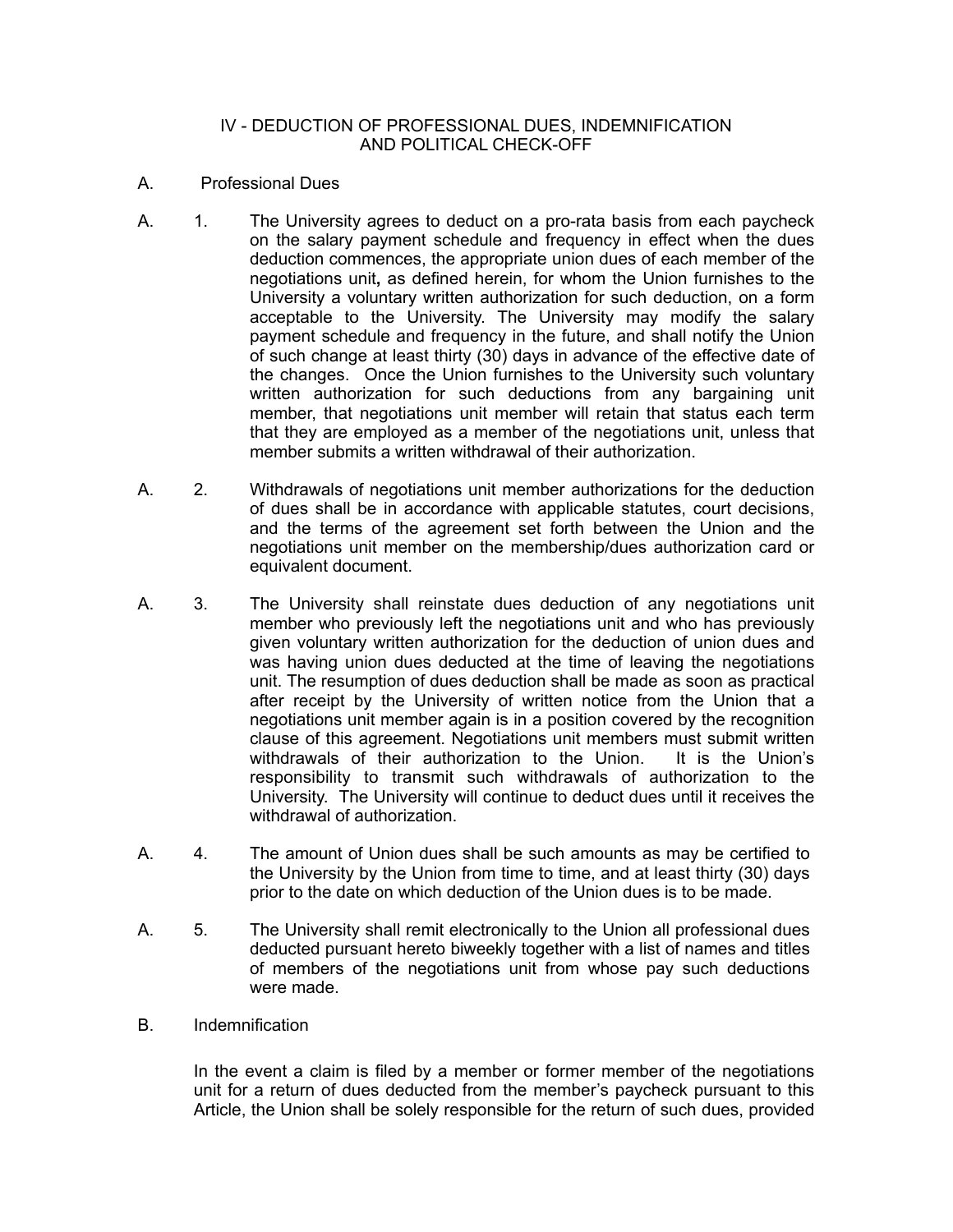the University transmitted the dues to the Union and provided the Union or a court determines that the Union or the University is obligated to return the dues.

- C. Political Check-Off
- C. 1. To the extent permitted by law and as described more particularly in Appendix A and Appendix B to this Agreement, as soon as practical after the effective date of this Agreement, the University shall upon presentation of a proper and duly signed authorization form, deduct from the salary of each employee in the negotiations unit the sum authorized by the employee, not to exceed the limits prescribed by law, for the purpose of contributing to the AFT Committee on Political Education (COPE). This provision applies to present and future members and non-member employees in the collective negotiations unit.
- C. 2. The deductions referred to above shall be forwarded to Union in accordance with the provisions of applicable law and as described more particularly in Appendix A and B of this Agreement.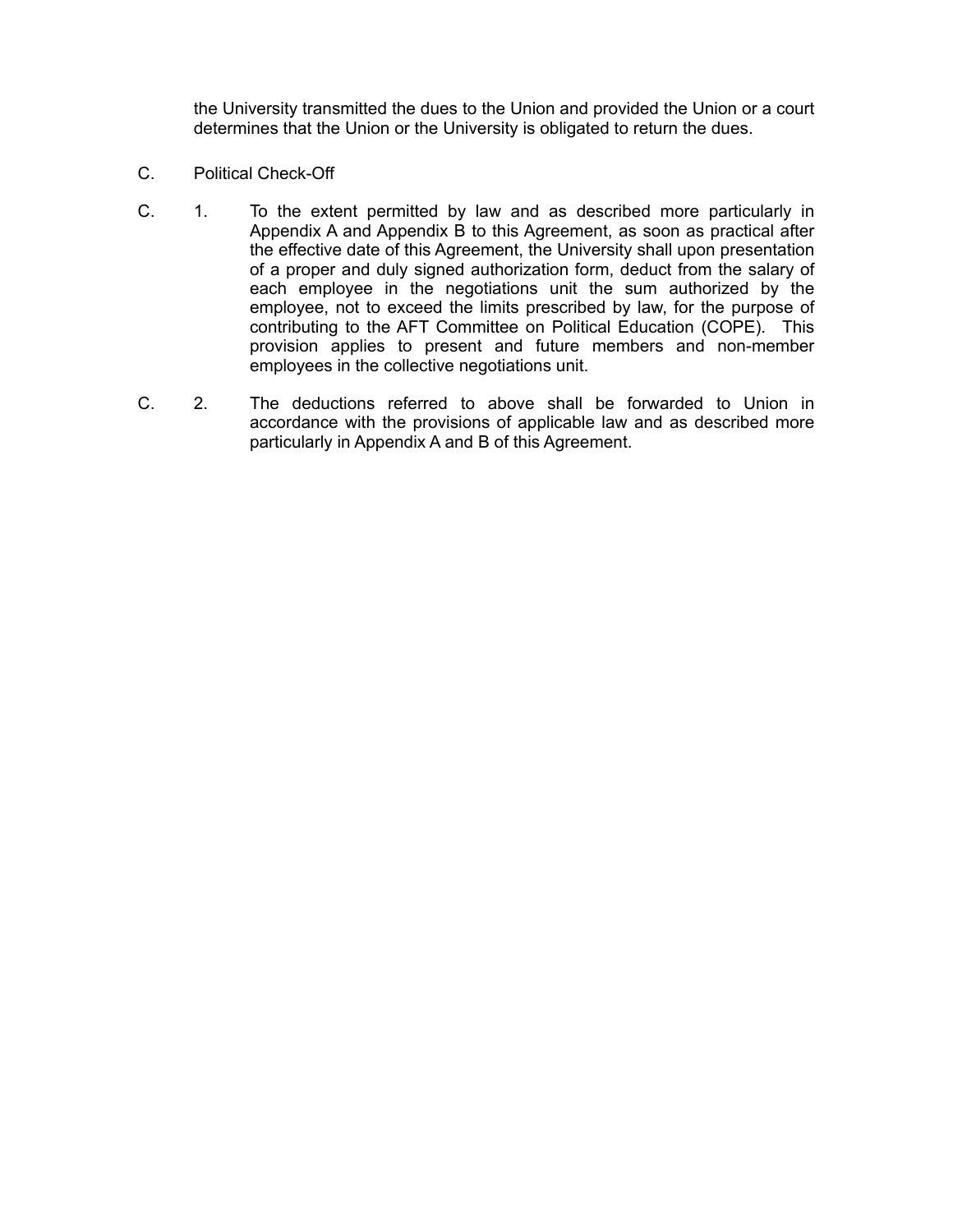## V - DESIGNATION OF UNION REPRESENTATIVES AND THEIR PRIVILEGES

- A. The University and the Union agree to recognize the designated representatives of each for the purposes of collective negotiations, such designation to be made in writing by each party to the other. This designation shall not preclude others, in reasonable numbers, from attending collective negotiations at the invitation of either party for the purpose of providing factual knowledge or expertise with respect to a particular subject for collective negotiations.
- B. Representatives of the Union shall be permitted to transact official business on University property at all reasonable times, provided that this shall not interfere with or interrupt normal University operations.
- C. The Union and its representatives shall have the right to use University buildings at all reasonable hours for meetings provided they follow regular University procedures.
- D. The Union shall have the right to make reasonable use of the University facilities and equipment, including duplicating, computing and office equipment, and available audiovisual equipment, all in accordance with University procedures. The Union shall pay reasonable costs, as established by the University and as applied to other collective negotiations unit representatives at the University, for the use of facilities and equipment.
- The Union shall have the right to post bulletins and notices to the employees it represents, relevant to official Union business, on physical spaces customarily used for official notices to the University staff without seeking permission or approval. Such notices shall conform to any policies and procedures that may be adopted by the University applicable to such notices and as applied to other collective negotiations unit representatives at the University.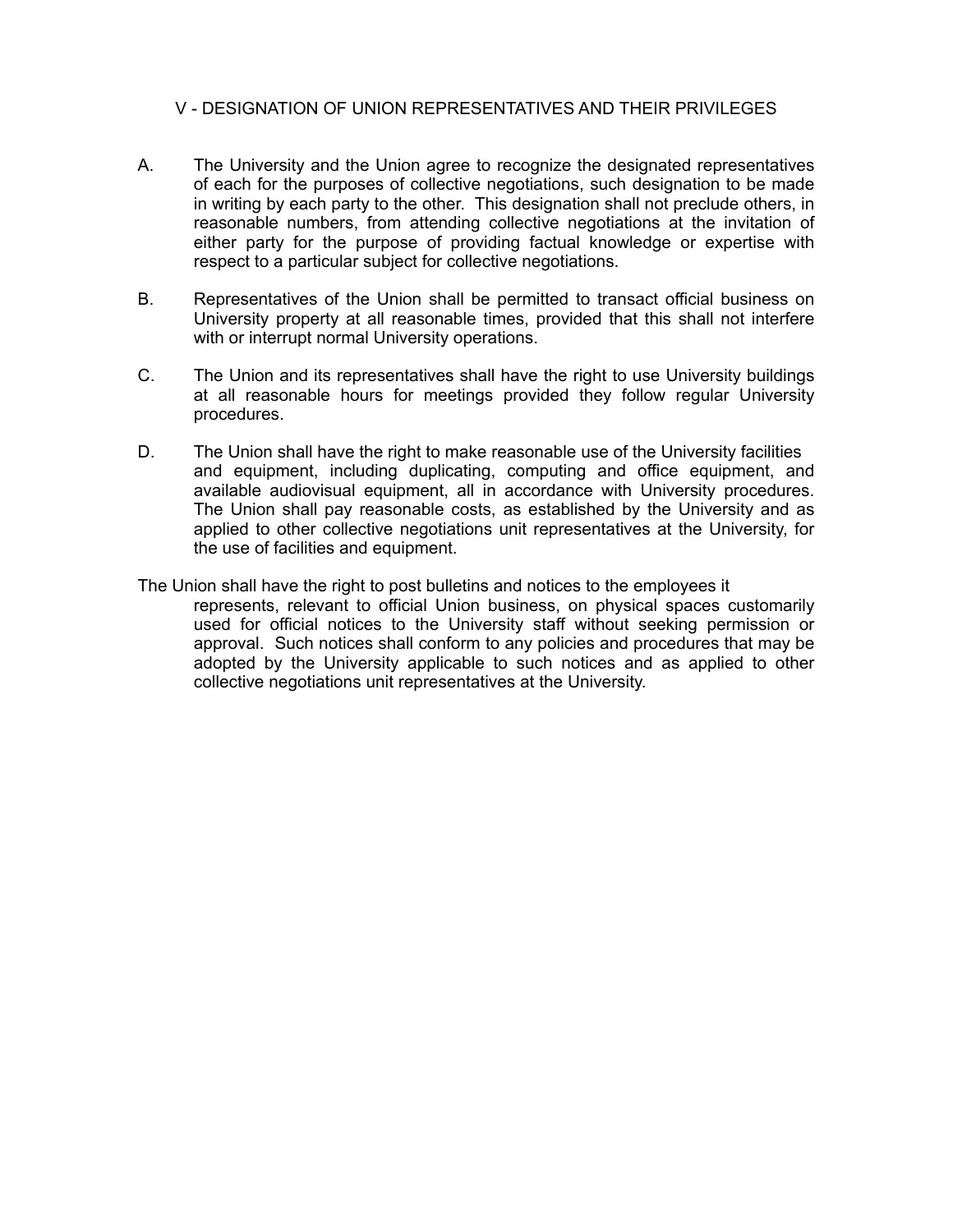#### VI - GRIEVANCE PROCEDURE

- A. A grievance is defined as a claimed violation of any provision of this Agreement or of any Rutgers policy relating to mandatorily negotiable wages, hours or terms and conditions of a bargaining unit member's Winter/Summer Session employment which has been filed pursuant to this Article. The procedure set forth herein is the sole and exclusive right and remedy for any and all claims that could be brought under this grievance procedure.
- B. All grievances must specifically cite which provision of this Agreement and/or Rutgers policy is alleged to have been violated; must set forth who is alleged to have committed the violation; and must be set forth when and where the alleged violation occurred.
- C. A grievance may be resolved by the Union and the University at any time. Resolution of a grievance shall be pursued through the Office of Academic Labor Relations in consultation with the Office of Winter/Summer Sessions that has made the appointment of the bargaining unit member.
- D. Grievances shall be filed with the Office of Academic Labor Relations within thirty (30) working days after the occurrence of the event which gave rise to the grievance, or within thirty (30) working days after the grievant knew, or should have known, of the occurrence of the event, but in no case beyond two (2) months after the event occurred.
- E. A grievance shall be handled in the following manner:
- E. 1. STEP ONE

Grievances will be forwarded by the Office of Academic Labor Relations to the Director of the Office of Winter/Summer Sessions which has made the appointment. The Director of the Office of Winter/Summer Sessions, or his/her designee(s) (Director or designee), may conduct such investigation as he or she may require in order to render a written response, including meeting(s) with the grievant and Union Representative, as well as other individuals who are determined by the Director or designee to be concerned in or to have knowledge of the matter. Such a meeting, if held, shall be within ten (10) working days after filing the grievance. The Director or designee will provide a written decision within ten (10) working days after the meeting, or within fifteen (15) working days after the filing of the grievance if there is no meeting, providing a copy to the Union and the Office of Academic Labor Relations.

E. 2. STEP TWO

If the grievant or Union is not satisfied with the Step One decision, the grievant or Union may within ten (10) working days after receipt of the Step One decision, file an appeal with the Office of Academic Labor Relations, setting forth specifically what portion(s) of the Step One decision is (are) being appealed.

The Executive Vice President for Academic Affairs or his/her designee(s) (EVPAA or designee) may hold a meeting with the grievant, Union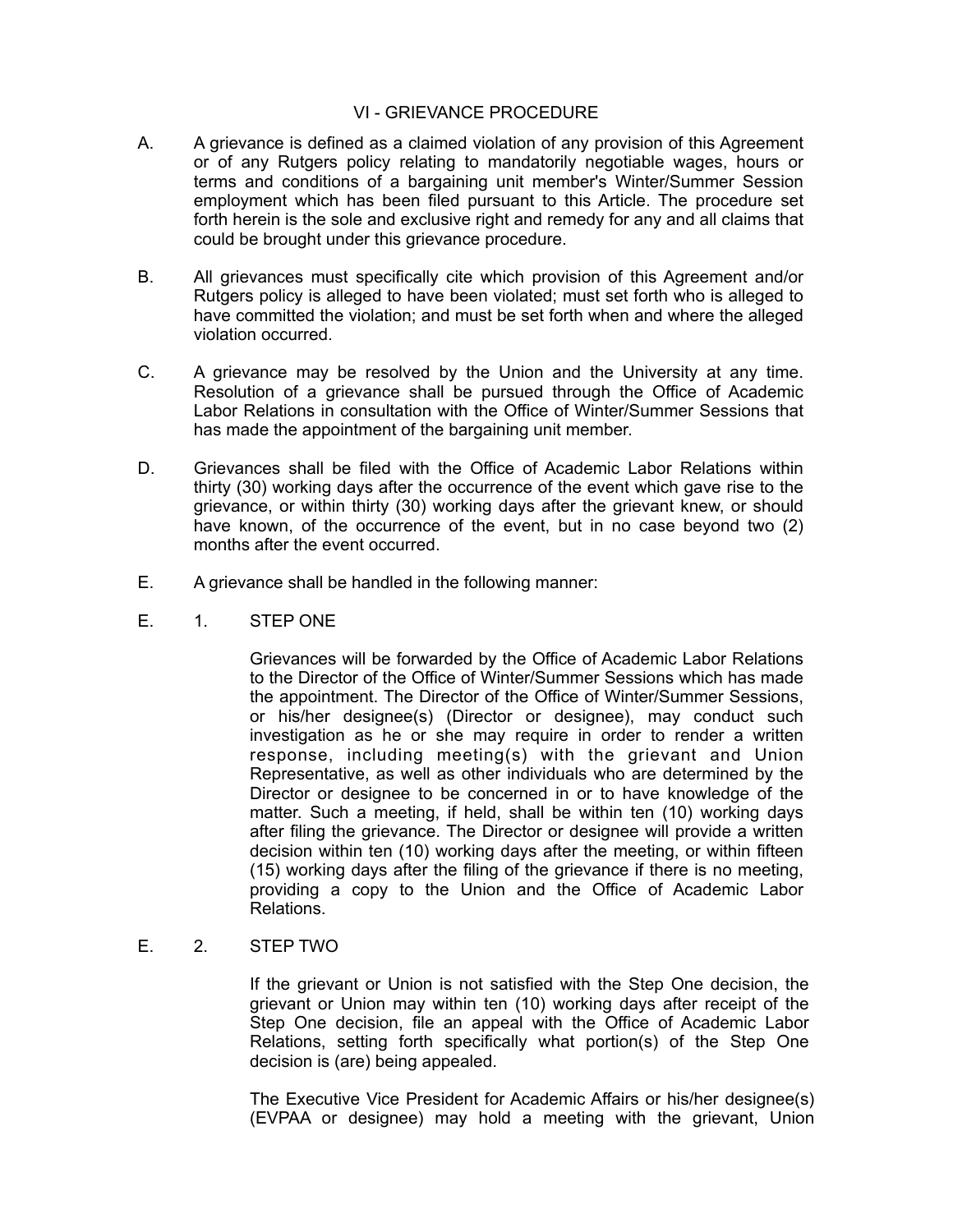representatives and other individuals who are determined by the EVPAA or designee to be concerned in or to have knowledge of the matter, which meeting shall be within ten (10) working days after filing of the appeal. The EVPAA or designee will provide a written decision within ten (10) working days after the meeting, or within twenty (20) working days after the filing of the appeal to Step Two if there is no meeting, providing a copy to the appropriate Office of Winter/Summer Sessions, the Union and the Office of Academic Labor Relations.

E. 3. STEP THREE

If the Union is not satisfied with the Step Two decision, the Union, within ten (10) working days of receipt of that answer, may submit the grievance to arbitration in accordance with paragraph E.3.a. below, except that alleged violations of Article X (Health and Safety) may not be submitted to arbitration unless the alleged violation of Article X constitutes a "class action" grievance as defined in Article X in which case the grievance may be submitted to advisory arbitration.

- E. 3. a. If the Union submits a grievance to arbitration, the Union will submit to the Office of Academic Labor Relations a copy of its submission. The arbitrator will be chosen jointly from a panel to be provided by the Public Employment Relations Commission (PERC) in accordance with the rules and procedures of PERC. Arbitration shall be advisory in all cases except that grievances alleging a violation of Article VIII (Salary Provisions) shall be submitted to arbitration that is binding.
- E. 3. b. The appointed arbitrator will submit, within thirty (30) calendar days of the close of the hearing, a written decision. In the case of grievances concerning alleged violations of Article VIII (Salary Provisions), the arbitrator's decision shall be binding upon the University and the Union, to the extent permitted by and in accordance with applicable laws and this Agreement. In the case of all other grievances, the arbitrator's decision shall be advisory.
- E. 3. c. No arbitrator functioning under the provisions of this grievance procedure shall have the authority to amend, modify, or delete any provision of this Agreement.
- E. 3. d. Costs and expenses incurred by each party will be paid by the party incurring such costs except that the fees of the arbitrator and PERC will be divided equally between the parties.
- F. "Working days" as used in the Article shall mean all days on which the University offices are officially open for business. The time limits above may be extended by mutual agreement of the parties.
- G. Any written decision or written answer to a grievance made at Step One or Step Two which is not appealed to the succeeding step within the time limits provided, or such additional period of time as may be mutually agreed upon in writing, shall be considered final. If Rutgers should exceed the time limits in replying to any grievance at Step One or Step Two in the grievance procedure, the grievance may be advanced to the next step within the time limitations for advancing a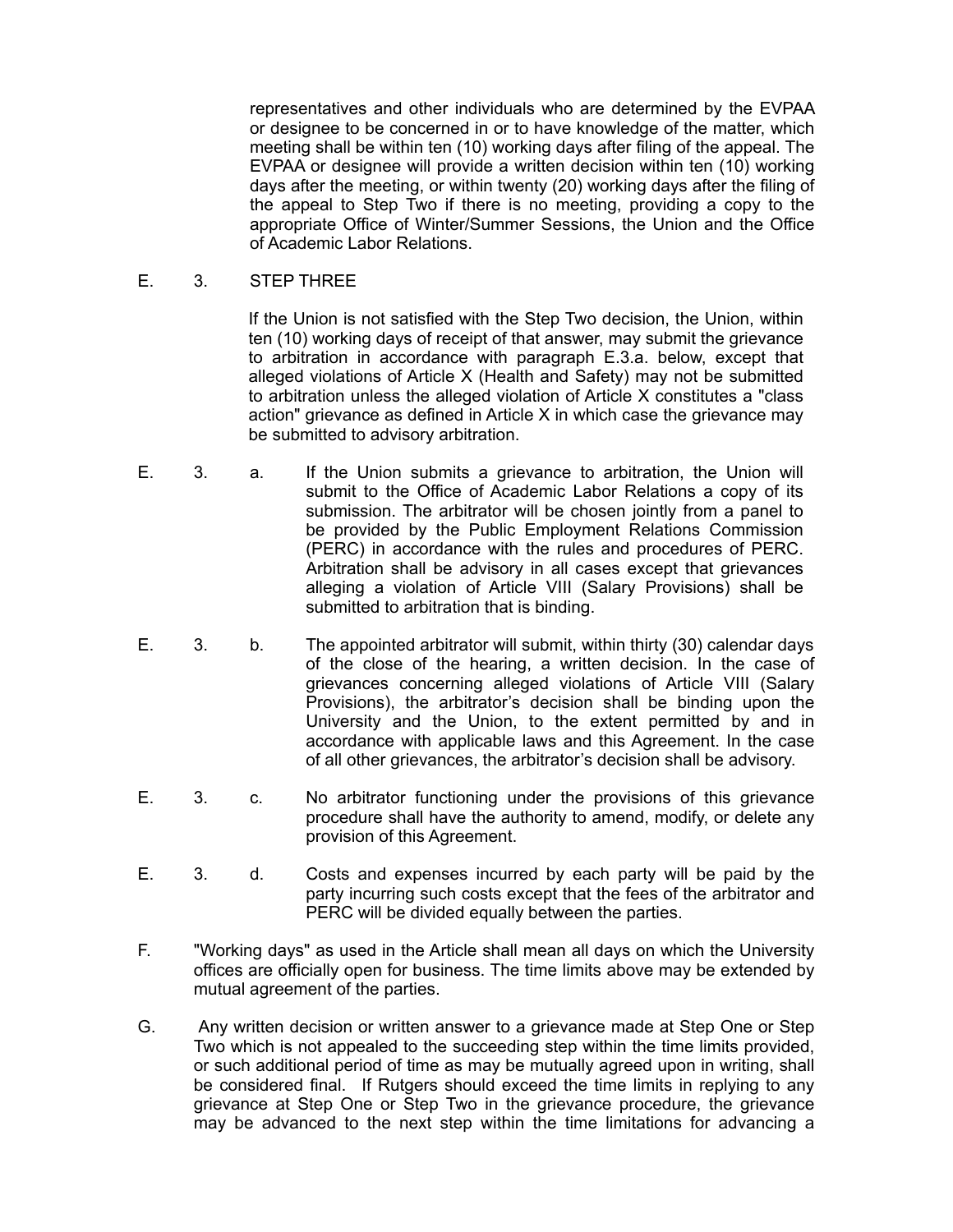grievance as set forth above.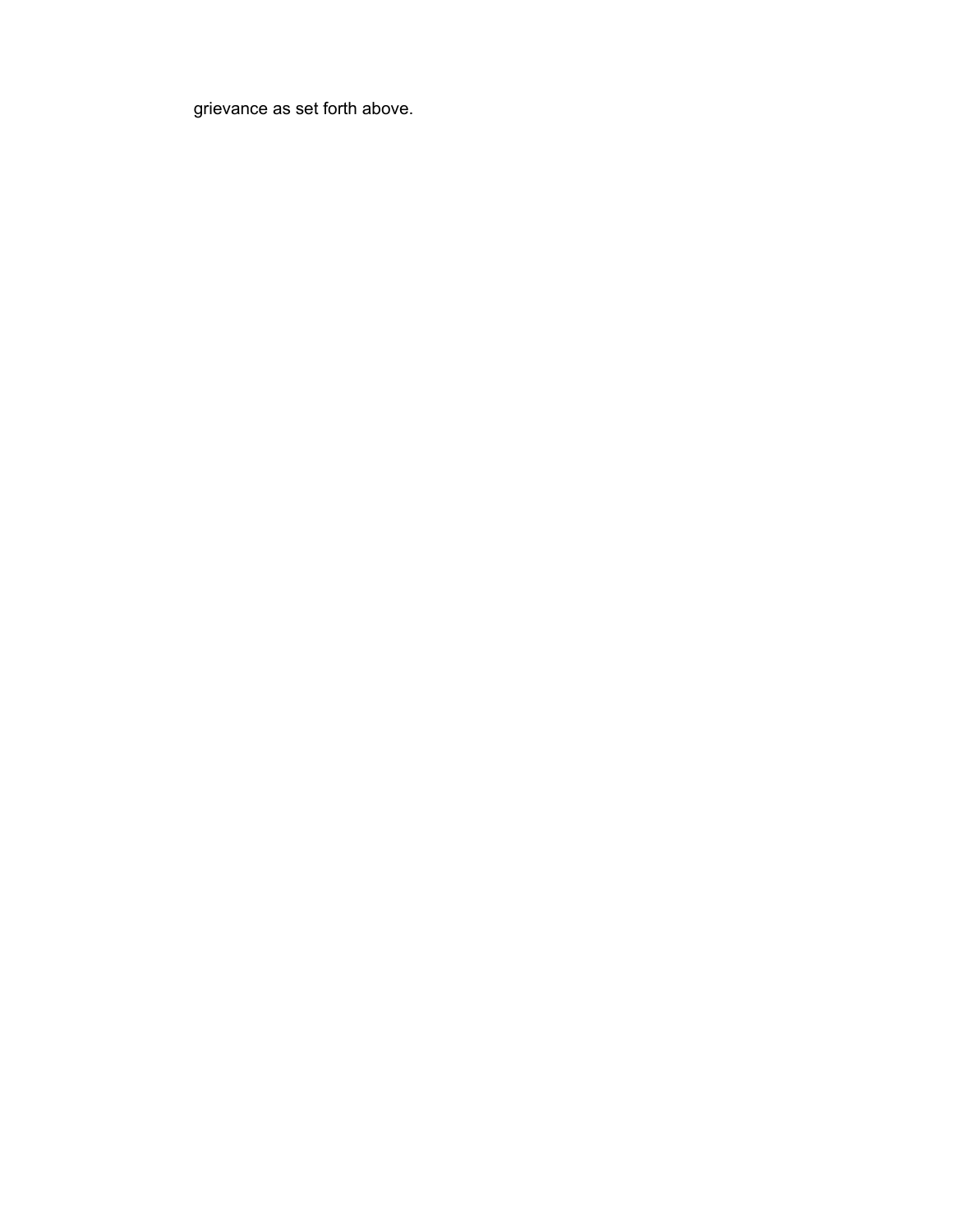#### VII - APPOINTMENT PROCEDURES

- Bargaining unit members may notify a department or unit, in writing of their interest in teaching a Winter or Summer Session course, including information about their qualifications and previous teaching experience. Bargaining unit members shall provide an e-mail address and telephone number. For Winter Session courses beginning in December of any year, such notification shall be made by April 1 of that year. For Summer Session courses, notification shall be made by September 15 of the previous year. Expression of interest does not guarantee appointment, which is at the discretion of the University.
- Two weeks prior to its public release, the Office of Winter/Summer Sessions will make available on a password protected area of the Academic Labor Relations website, the tentative schedule of the Winter or Summer Session classes, as it exists at that time.
- To the extent possible, the Office of Winter/Summer Sessions will notify Instructors of their appointments by May 1 for Summer Sessions and November 15 for the Winter Session. This section is not grievable.
- The Office of Winter/Summer Sessions will provide Winter/Summer Instructors receiving appointment with the following information in writing (which writing may at the University's discretion be sent via electronic communication) before the first day of class or, in the case of mitigating circumstances, as soon thereafter as is feasible:
	- Title
	- Effective dates and duration of appointment
	- Department or unit
	- Course(s) assigned
	- Duties attendant to the course assignment (including, for example, duties related to the preparation of a syllabus, attendance at orientation and other workshops, use of course management systems, prescribed format of the course and compliance with administration of student rating forms)
	- Any other information which the department or unit may deem necessary for the Winter/Summer Instructor to carry out his/her duties
	- The timing and method of acceptance of the offer to teach in the Winter or Summer Session
	- A statement that Instructors can consult individual departments regarding projected approximate enrollment
	- **Salary**
	- The contact numbers for the Office of Winter and Summer Session on the Instructor's campus and the Rutgers Environmental Health and Safety Department (REHS)
	- Instructors who meet the eligibility criteria set forth in the collective agreement between the University and the Rutgers Council of AAUP Chapters, AAUP-AFT shall be covered by that agreement. The agreement may be found at:

http://academiclaborrelations.rutgers.edu/AcademicLaborContracts.htm. There shall be a link on this site to the website of the Rutgers Council of AAUP Chapters, AAUP-AFT, where one can find information about the union, including a membership application.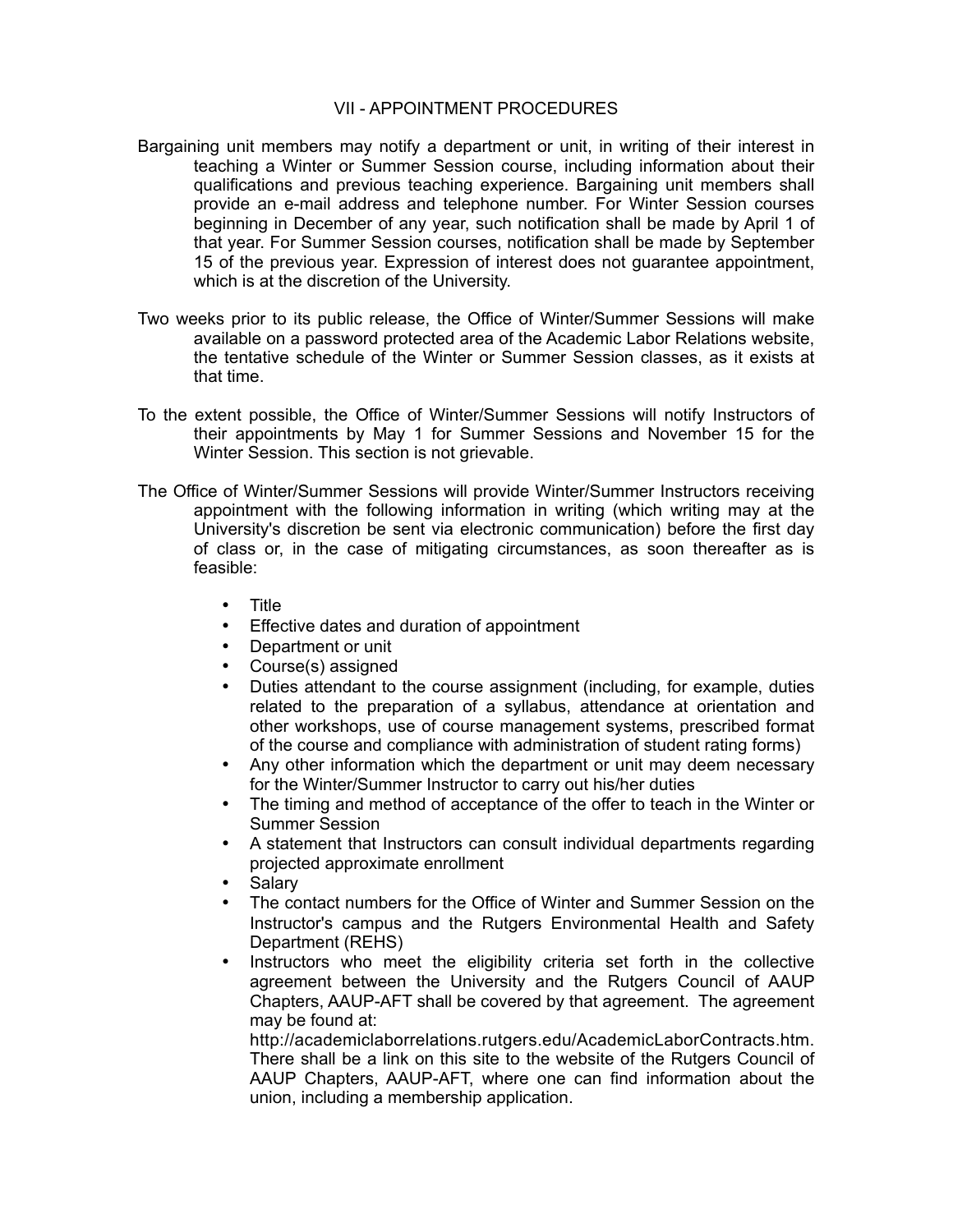#### ARTICLE VIII - SALARY PROVISIONS

- A. The minimum per credit rate for Instructors teaching during the Winter and Summer Sessions in 2019, 2020 and 2021 shall be \$1,700.
- B. Each Instructor who teaches a course in Winter or Summer Session 2021 shall receive a one-time lump sum gross payment of \$130 per course taught during these Sessions. Each Instructor who taught a course in Winter or Summer Session 2020 shall receive a one-time lump sum gross payment of \$120 per course taught during those Sessions, provided that the Instructor also taught during Winter or Summer Session 2021. Each Instructor who taught a course in Winter or Summer Session 2019 shall receive a one-time lump sum gross payment of \$110 per course taught during those Sessions, provided that the Instructor also taught during Winter or Summer Session 2021.
- C. Effective with the Winter and Summer Sessions of 2022, the minimum base salary rate for a Winter/Summer Instructor shall be \$1,900 per credit.
- D. The current formula (2.5% of AY salary per credit) and current salary "caps" applicable to Winter and Summer Session appointments for Instructors employed as full-time faculty on the respective campuses shall remain in effect through the 2021 Winter Session. Effective the 2021 Summer Session, the current formula (2.5% of AY salary per credit) shall be raised to 3% of AY salary per credit and the "caps" on maximum salaries on all campuses shall be increased by 3%. Full-time faculty, whose winter/summer salary is computed pursuant to the formula in this paragraph shall be paid at least the minimum base salary rate as listed in this MOA even if computation of their winter/summer salary under the formula in this paragraph would exceed the "cap."
- A Winter/Summer Instructor shall be paid a salary that is at least equal to the salary the Instructor was paid for the same course the Instructor previously taught for the same department in the Winter or Summer Session or has previously taught as a PTL in the same or immediately preceding Academic Year. However, a Winter/ Summer Instructor that was paid above her/his base salary rate due to special circumstances as provided in paragraph F below, will be paid a salary that is at least equal to the rate that the Instructor was paid in the most recent Winter/ Summer Session term where special circumstances did not apply.
- An individual Winter/Summer Instructor may be paid above her/his base salary rate at any time, due to special circumstances, at a specified increase which does not establish a new base salary rate. If the Office of Winter/Summer Sessions determines that special circumstances warrant a higher salary, it will inform the Winter/Summer Instructor in writing of the special circumstances with the information provided pursuant to Article VII.D. of this Collective Agreement. The Union shall be notified of all such special circumstances.
- Notwithstanding the provisions set forth in paragraph A, B, C and E above, an individual Winter/Summer Instructor may be paid below her/his base salary rate, due to special circumstances which for the purposes of this paragraph G shall mean that a determination is made by the Winter/Summer Session office that the course will not be offered due to insufficient paid enrollment. This determination is not grievable. In such special circumstances, the Winter/Summer Instructor may be paid a lower salary (no lower than 60% of the applicable base salary rate), that is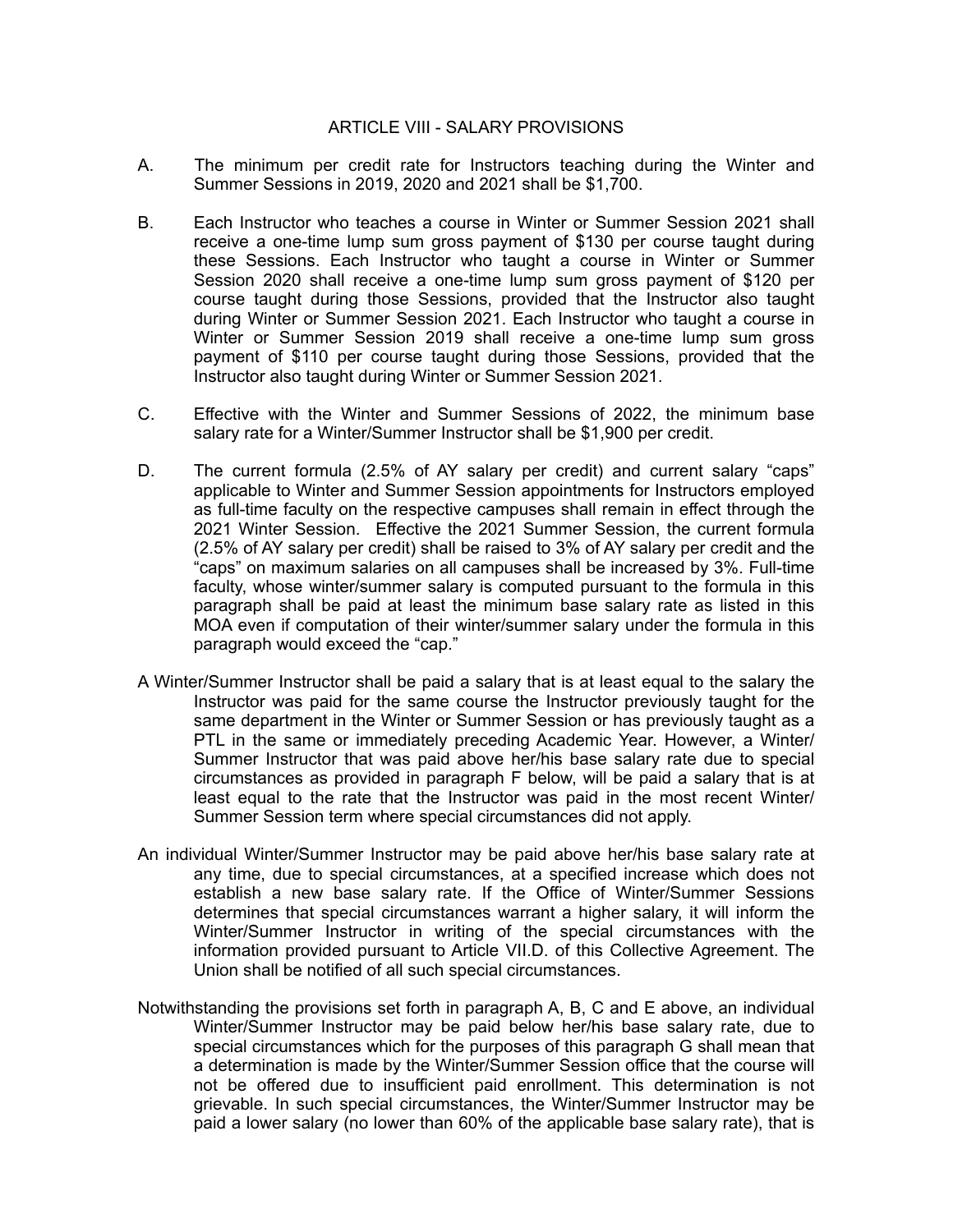mutually agreeable between the Instructor and the Winter/Summer Session office, which agreement shall be reflected in a revised appointment letter signed by both the Instructor and the Winter/Summer Session office. A salary that is mutually agreed upon pursuant to this paragraph G does not establish a new base salary rate. In the absence of an agreement between the Instructor and the Winter/ Summer Session office, the Winter/Summer Session office shall determine whether the class shall be offered, and, if the class is offered, whether a different Instructor shall be appointed to teach the class. These determinations are not grievable. The Union shall be notified of all such special circumstances.

- If, through no fault of the Instructor, a course is canceled by a Winter/Summer Session office within seven (7) days before the date on which the class was scheduled to begin, or within seven (7) days after the date on which the class began, and the University determines not to reassign the Instructor to another course, the Instructor will receive an amount equal to seven percent (7%) of salary for the course
- If the Instructor teaches any classes prior to the cancellation of the course pursuant to paragraph I above, the Instructor will be paid a pro-rata salary for each class taught, based upon the salary rate set forth in the appointment letter for the work performed.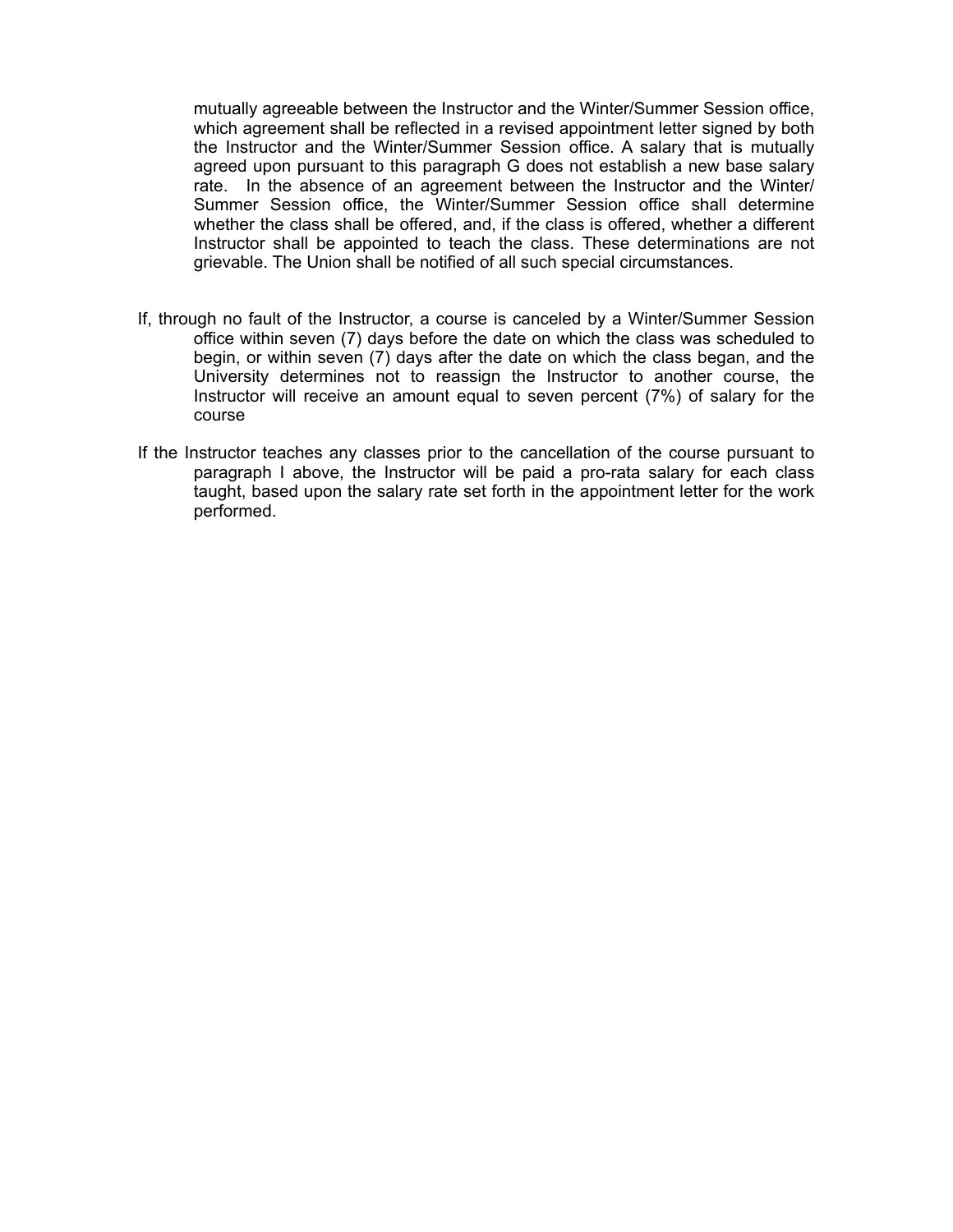#### IX - PERSONNEL FILES

A Winter/Summer Instructor is entitled to review his/her official personnel file if one exists. A Winter/Summer Instructor who wishes to review his/her official Winter/Summer personnel file should request, in writing, of the Office of Winter/Summer Sessions an appointment to review the file during Winter/Summer Session office hours and shall be entitled to copy any materials therein at a cost, if any, assessed by the Office of Winter/ Summer Sessions for such copying. A Winter/Summer Instructor may respond to any documents that may be contained in the file, and may add to the file documents which pertain to his/her Winter/Summer employment at Rutgers.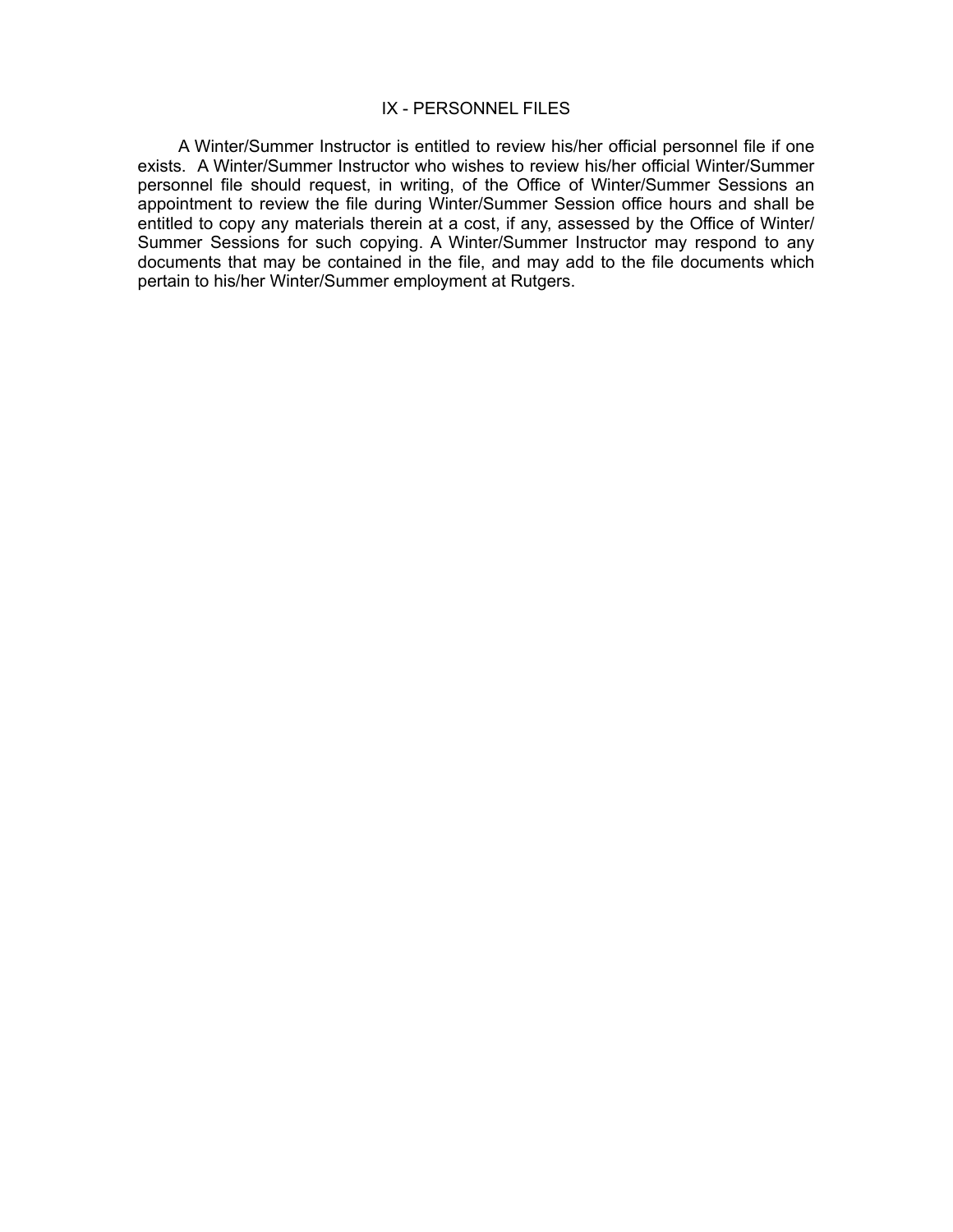# X - HEALTH AND SAFETY

- A, The University and the Union share a commitment to a safe work environment for all Instructors and a safe learning environment for all winter/summer session students.
- B. The University will meet with the Union, as reasonably requested in writing, to discuss employment-related health and safety problems. The Union will provide a written statement, in advance, of the proposed agenda for said meeting.
- C. If an Instructor believes that a health or safety problem exists, the Instructor should report that concern in the first instance to the Office of Winter and Summer Session on the Instructor's campus. If that is not possible, the problem should be reported to the Rutgers Environmental Health and Safety Department. The contact numbers for these offices shall be provided to each Instructor upon appointment.
- D. No bargaining unit member shall be required to work under conditions where there has been a determination, on a reasonable basis in fact, that those conditions pose an immediate danger to health and safety. The University will relocate an Instructor and his/her class if the University has determined that conditions in the class pose an imminent danger to health and safety.
- E. The University will discharge its responsibility for the development and enforcement of occupational safety and health standards to provide a safe and healthful environment in accordance with PEOSHA and any other applicable statutes, regulations or guidelines published in the New Jersey Register which pertain to health and safety matters. Alleged violations of this Article shall be grievable only to Step One of the grievance procedure, except that "class action" grievances may proceed to Step Two and to Step Three of the grievance procedure as set forth in Article VI (Grievance Procedure) of this Agreement. A "class action" grievance is one that alleges facts that are common to two or more members of the bargaining unit and the alleged violation is common to those members of the bargaining unit.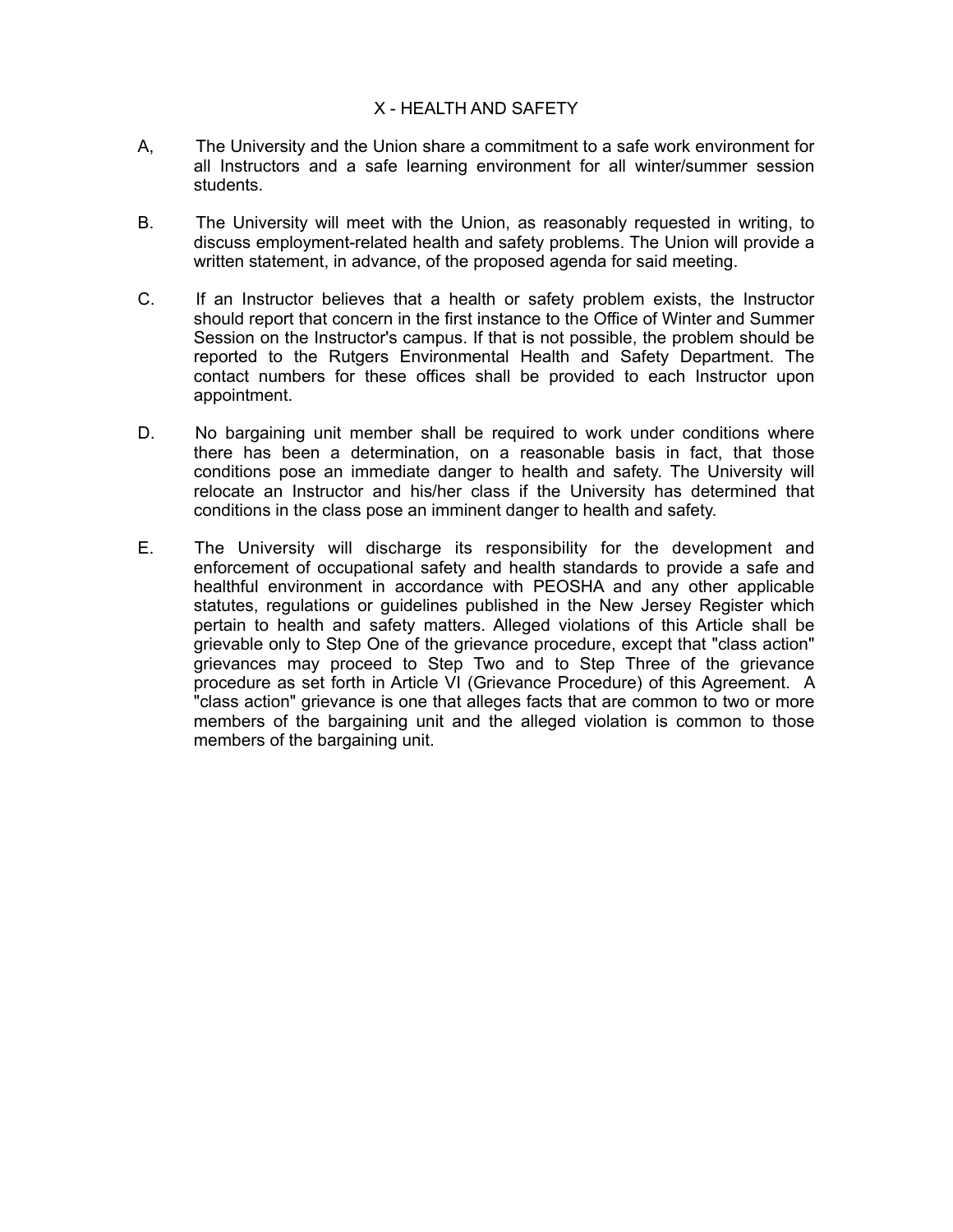#### XI - UNIVERSITY PROCEDURES

Rutgers and the WSI-AAUP-AFT agree that all members of the bargaining unit shall be entitled to enjoy, and shall be subject to, all terms and conditions of employment applicable to the Winter/Summer Instructors provided for in the University Policy Library except as may be otherwise provided for in this Agreement. There shall be no duplication or pyramiding of benefits. During the life of the Agreement or any extension thereof, any change in the University Policy Library that constitutes a change in a mandatorily negotiable term and condition of employment of Winter/Summer Instructors shall be negotiated.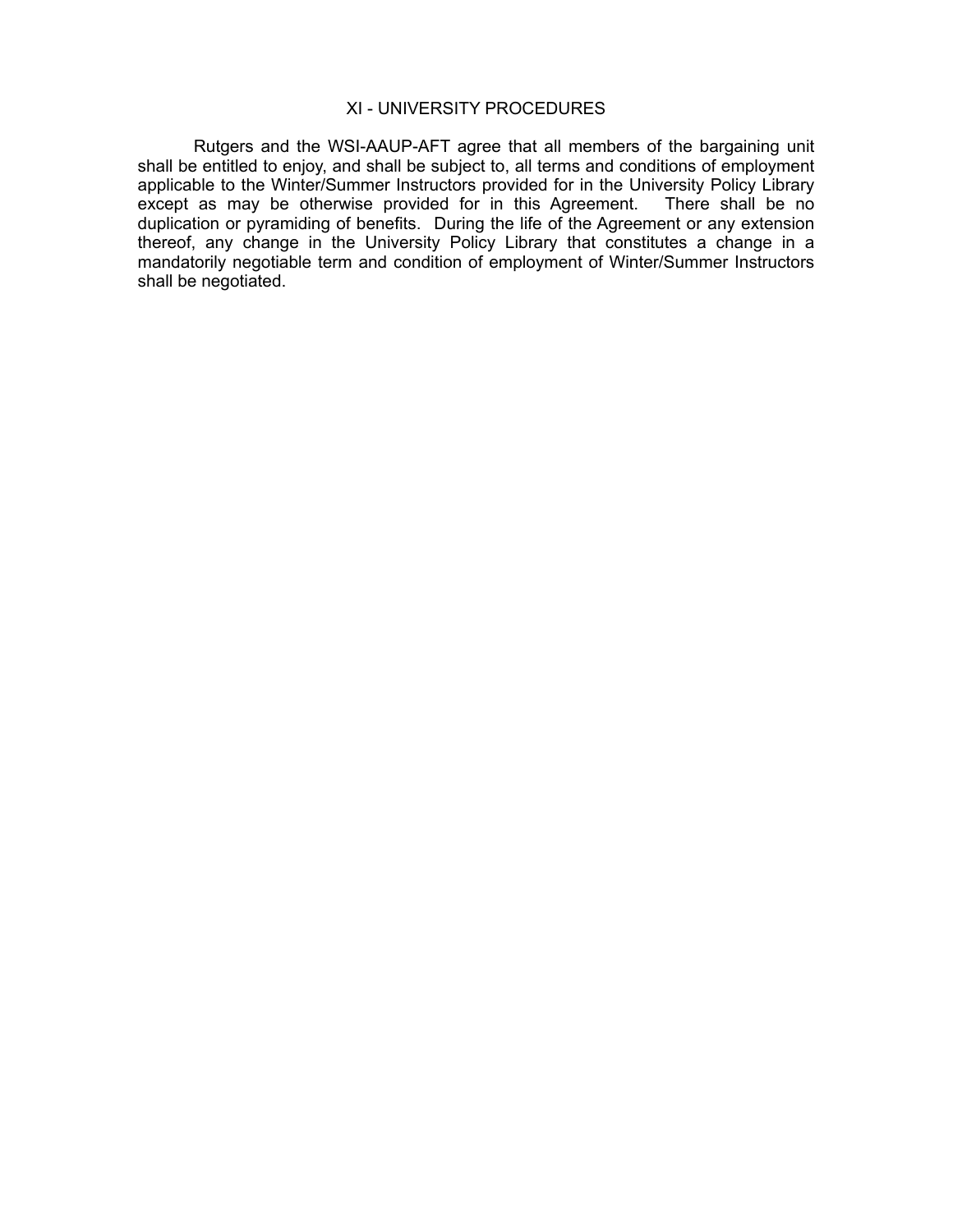# XII - MISCELLANEOUS

- A. During the period in which a Winter/Summer Instructor has an appointment, the Winter/Summer Instructor will be granted full library privileges.
- B. Where possible and consonant with departmental and/or unit practice, academic departments shall provide Winter/Summer instructors with access to a telephone, fax, computer, and printer for work directly pertaining to the teaching and administration of the Winter/Summer Instructor's course, or advise the Winter/ Summer Instructor of any locations at the University where such resources are available.
- Winter/Summer Instructors shall be reimbursed by department or unit for reasonable expenses associated with their course assignments, provided such expenses have been authorized, in writing, by the department chair or unit head in advance.
- Winter/Summer Instructors who do not have a parking tag shall be able to purchase a tag for the Winter/Summer term for which they are appointed.
- No later than one (1) week after the first salary payments of the Winter Session and each Summer Session, the University shall provide the Union with a list of bargaining unit employees, including their name, address, email address (if available), campus, school, department, name of course, and compensation.
- The parties shall establish a joint committee to examine the use of graduate employees in Winter and Summer Session. The joint committee shall meet regularly and report back to the parties within nine (9) months following the date of ratification. Establishment of a joint committee shall not preclude action by the parties on these matters during the term of this agreement.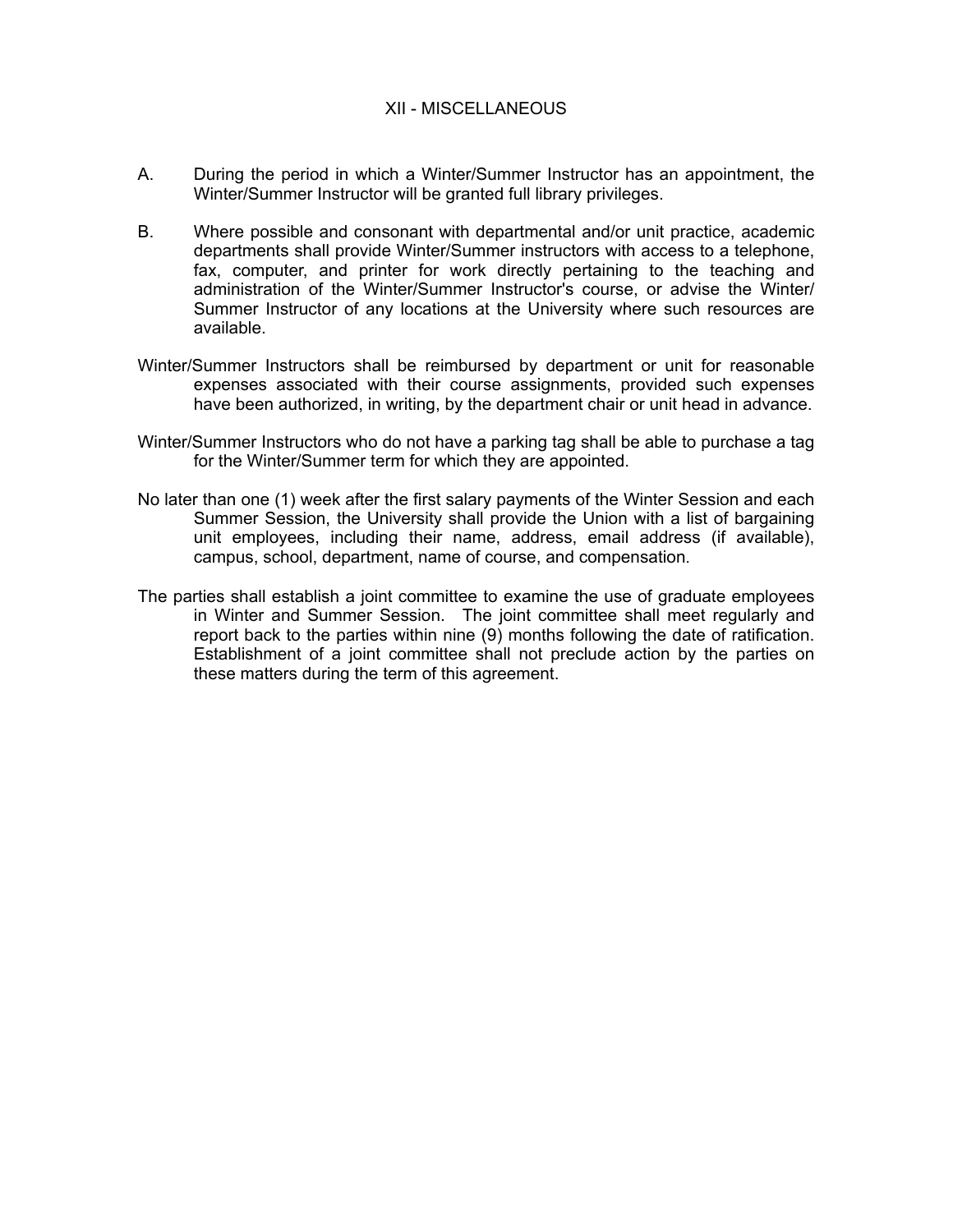# XIII – TERM OF AGREEMENT

This agreement shall be effective from November 2, 2018 to August 31, 2022.

# **RUTGERS, THE STATE UNIVERSITY OF NEW JERSEY**

| Vivian Fernandez     | Patrick Nowlan |
|----------------------|----------------|
| <b>Richard Novak</b> |                |
| Karen R. Stubaus     |                |
| David Cohen          |                |
| Paula Mercado Hak    |                |
| Quionne Matchett     |                |
| Barbara Rusen        |                |
| Carmen Pardo         |                |
| Craig Westman        |                |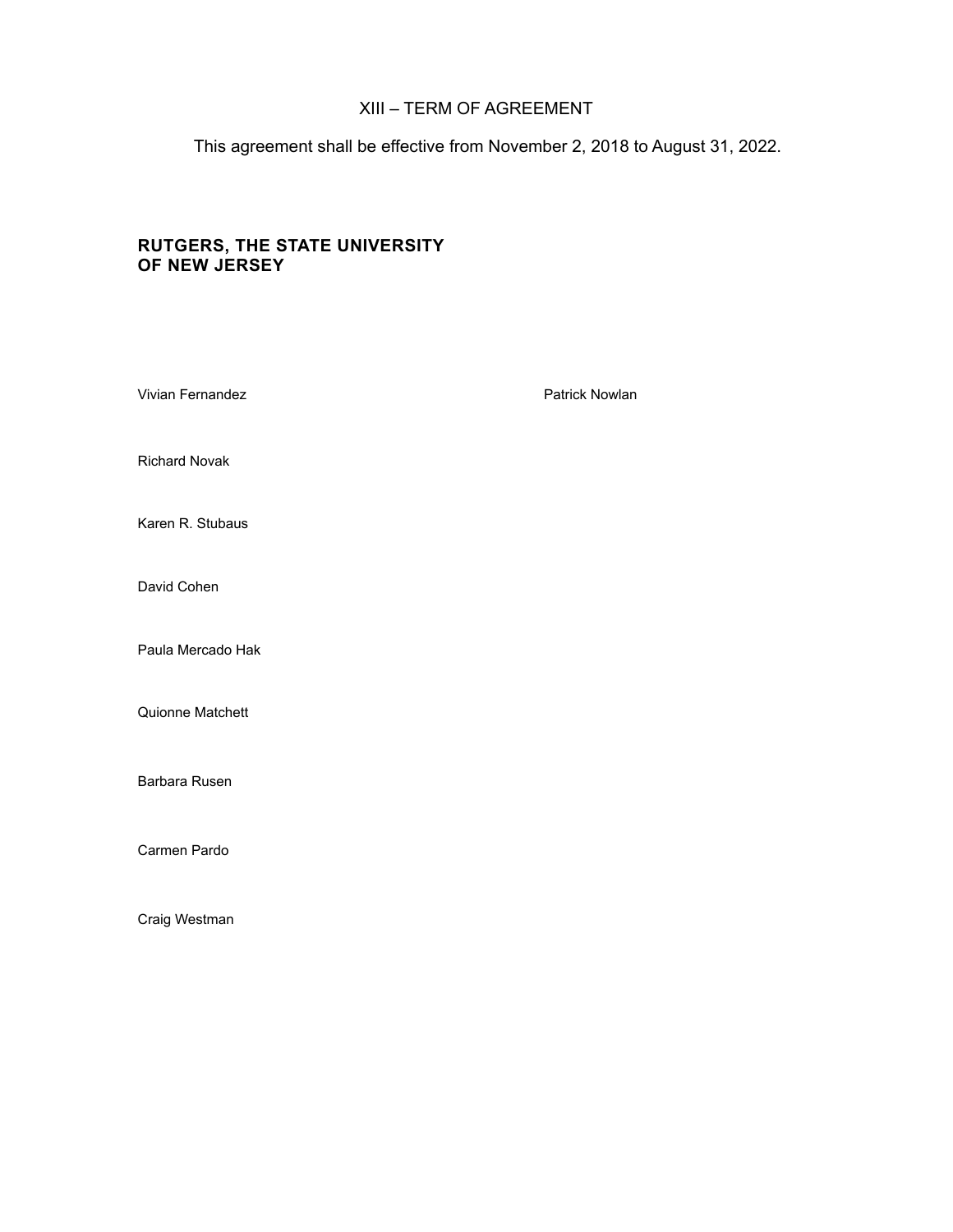## APPENDIX A

#### AGREEMENT CONCERNING PAYROLL DEDUCTIONS FOR CONTRIBUTIONS TO COMMITTEE ON POLITICAL EDUCATION ("COPE") FOR EMPLOYEES REPRESENTED BY THE UNION

WHEREAS, the Union has requested that RUTGERS, THE STATE UNIVERSITY OF NEW JERSEY ("Rutgers") deduct from employees' wages contributions to the COPE; and

WHEREAS, during contract negotiations the Union asked Rutgers to make such payroll deduction and Rutgers agreed, as described in Article IV.D of the parties' collective negotiations agreement, and as described in this Appendix A and in Appendix B,

WHEREAS, the Union and Rutgers acknowledge that Rutgers' agreement to implement payroll deductions for employees who choose to make contributions to COPE is not in any way an endorsement of COPE by Rutgers; and

WHEREAS, the Union and Rutgers have entered into an Indemnification Agreement executed simultaneously with this Agreement (Appendix B to the parties' collective negotiations agreement) for the purpose of indemnifying Rutgers against any liability arising from Rutgers' implementation of this payroll deduction program;

NOW, THEREFORE, the parties enter into this Agreement in order to set forth the parameters for administration of the payroll deduction for employee contributions to COPE ("payroll deduction") for employees represented by the Union and for the purpose of prescribing the obligations which Rutgers will undertake in regard to this payroll deduction and the obligations which the Union will undertake:

1. General: Responsibility for communicating to employees information about the payroll deduction resides with the Union and not with Rutgers. However, Union representatives may not conduct any business whatsoever concerning this payroll deduction on work time. Furthermore, no resources of Rutgers may be used with respect to the payroll deduction except as explicitly set forth in this Agreement.

2. Marketing and Enrollment:

a. Responsibility for communicating to employees information about the payroll deduction resides with the Union.

b. The Union acknowledges that the payroll deduction is not selected, sponsored, or endorsed by Rutgers or by the State of New Jersey and agrees not to make any representations to the contrary. The Union agrees that no materials which are distributed concerning the payroll deduction will identify Rutgers or the State of New Jersey in any way as a sponsor or endorser and further agrees that such materials will include the following statement approved by Rutgers disclaiming any responsibility on the part of Rutgers for the information contained therein:

The payroll deduction suggested by the Union is not sponsored or endorsed in any way by Rutgers, the State University or by anyone on its behalf, or by the State of New Jersey. Rutgers makes no promises or representations of any kind whatsoever concerning this payroll deduction.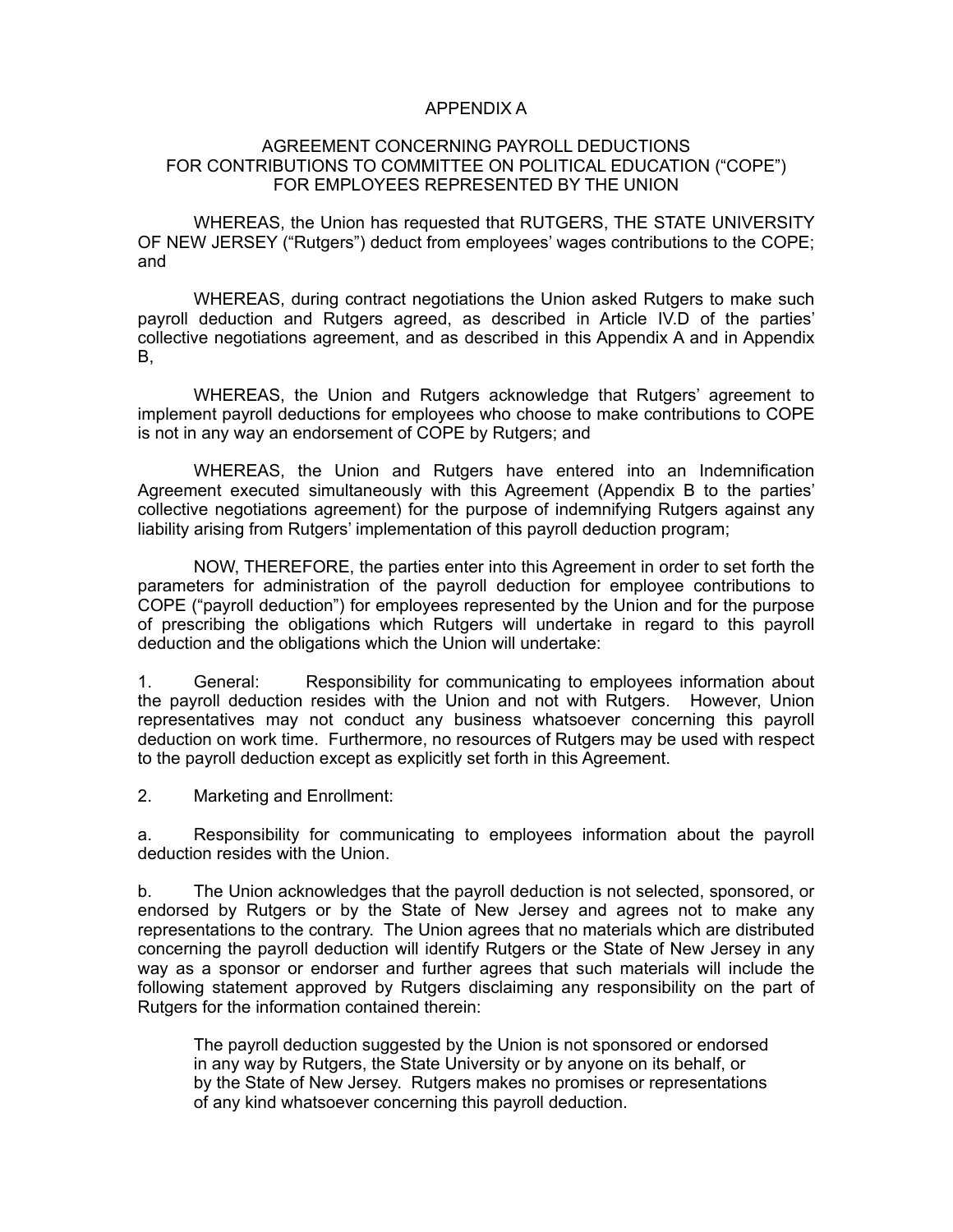Such materials will clearly identify the representatives of the Union who are responsible for administrative details of the payroll deduction such as inquiries and problem resolution.

The Union will (within seven (7) days of the effective date of this Agreement) submit to Rutgers draft materials (letters) for the University's review and approval, which conform to the requirements as set forth herein. If additional materials for or about the payroll deduction are used to promote the payroll deduction or solicit applications that refer to Rutgers or the State of New Jersey they will be submitted to Rutgers' Office of Labor Relations for review before distribution in order to ensure that such materials comply with the provisions of this Agreement.

c. In the event that the University receives a COPE authorization form directly from an employee, rather than the Union, the University shall provide the Union with a copy of the form at the time the next COPE deductions are sent to the Union, and the Union thereafter shall incorporate any changes on the next roster it provides pursuant to 4c. below.

3. Cancellations: An existing payroll deduction may be canceled with thirty (30) days notice to Rutgers from the employee. The Union will prepare a cancellation notice within seven (7) days of the effective date of this Agreement for Rutgers' review and approval.

4. The Union Agrees:

a. To provide to Rutgers evidence that COPE is properly registered as required by applicable law, complies with reporting requirements imposed by law and makes contributions only in compliance with applicable legal standards.

b. To accept on a monthly basis whatever payroll deductions have been authorized by this Agreement and to make the contributions to COPE.

c. To provide Rutgers by the first of each month a roster in a format to be specified by Rutgers, at a time determined by Rutgers, with the name, social security number and biweekly deduction amount for employees in the collective negotiations unit who have authorized payroll deductions for COPE.

d. To provide for the University's review all authorizations signed by employees, all cancellations signed by employees and all documents related to adjustments or changes to the payroll deduction and to thereafter retain the documents.

e. To provide refunds to participants as necessary.

f. To be responsible for all administrative details such as inquiries, adjustments and problem resolution.

g. To make routine adjustments to recover previously remitted contributions to the Union when Rutgers subsequently determines that such contributions should not have been credited to COPE due to the participant's having received unearned salary.

h. To implement new enrollments, adjustments, or cancellations prospectively only, with no retroactive adjustments, except as may be required by Paragraph 4g above and by Paragraph 5b below.

i. To notify Rutgers of the cancellation of payroll deductions by any participant by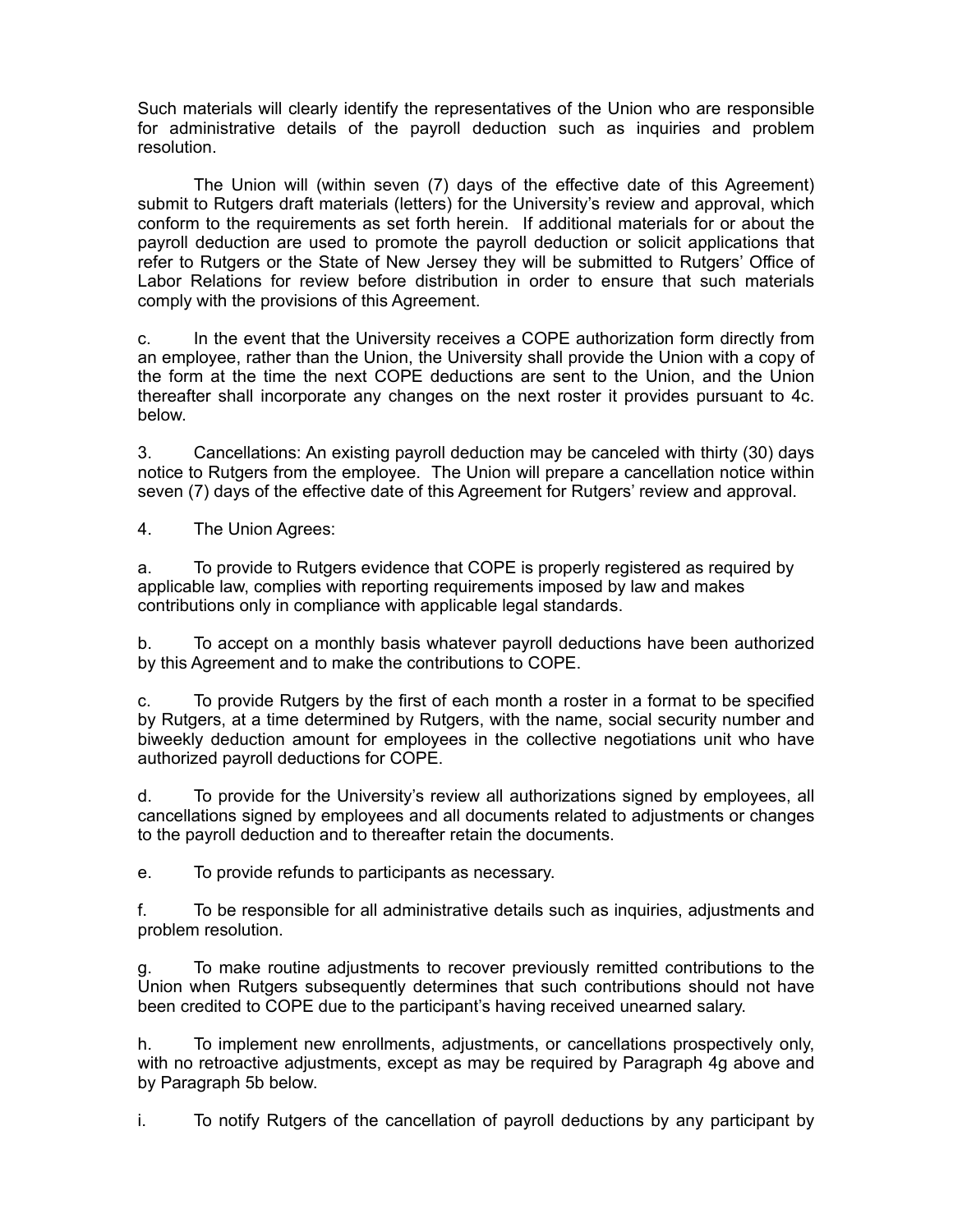the first of the month prior to the month in which deductions are to be discontinued. To ensure that the amount that the employee deducts from each paycheck shall in no event exceed \$5,000 per year, or such other amount as the law permits.

5. Payroll Deductions:

a. Rutgers will begin to take employee payroll deductions of the amounts specified on the initial rosters to be supplied by the Union, in a format specified by Rutgers, on the payment schedule and frequency as determined by Rutgers. Such payroll deductions will begin at a time specified by Rutgers provided the participant has sufficient net pay to cover this deduction after all other mandatory and voluntary deductions are taken. There will be no retroactive deductions.

b. Any amounts over deducted will be refunded to the employee by the Union.

c. Payroll deduction will continue until such time as the participant moves out of a position represented by the Union, terminates, requests to have the deductions cease, a new authorization is received from the Union specifying a different deduction amount or a term and condition of this Agreement fails.

d. Rutgers will submit deductions to the Union within fifteen (15) days after the end of the month in which such deductions are taken, along with a roster reflecting the detail of the deductions.

e. Rutgers will provide programming for these deductions at no cost to the Union. The Union will be liable for administrative, processing and other costs incurred by Rutgers in administering payroll deductions. Invoices will be submitted periodically to the Union by Rutgers. Payment is due within thirty (30) days after the date of invoice. Rutgers may suspend payroll deductions if payment is not made in timely fashion.

6. Grievances: The Union agrees not to file grievances on its own behalf or on behalf of any collective negotiations unit member over the validity of this Agreement, or implementation of the specific provisions of this Agreement, or procedural matters related to the Agreement, or over any other matter arising from this Agreement. The sole and exclusive remedy of the Union and collective negotiations unit members for any and all such disputes or matters shall be to present them for consideration to the Office of Academic Labor Relations.

7. Sole and Entire Agreement: Article IV.D of the parties' collective negotiations agreement, this Agreement and the Indemnification Agreement executed simultaneously with this Agreement constitute the sole and entire agreements between Rutgers and the Union concerning payroll deductions for contributions to COPE for employees represented by the Union. No other promises or agreements shall be binding on the parties unless they are in writing and signed by the parties to these agreements.

8. Effective Date: This Agreement is effective as soon as practical after the effective date of the parties' March 11, 2011 – October 31, 2016 collective negotiations agreement to which this shall be an Appendix.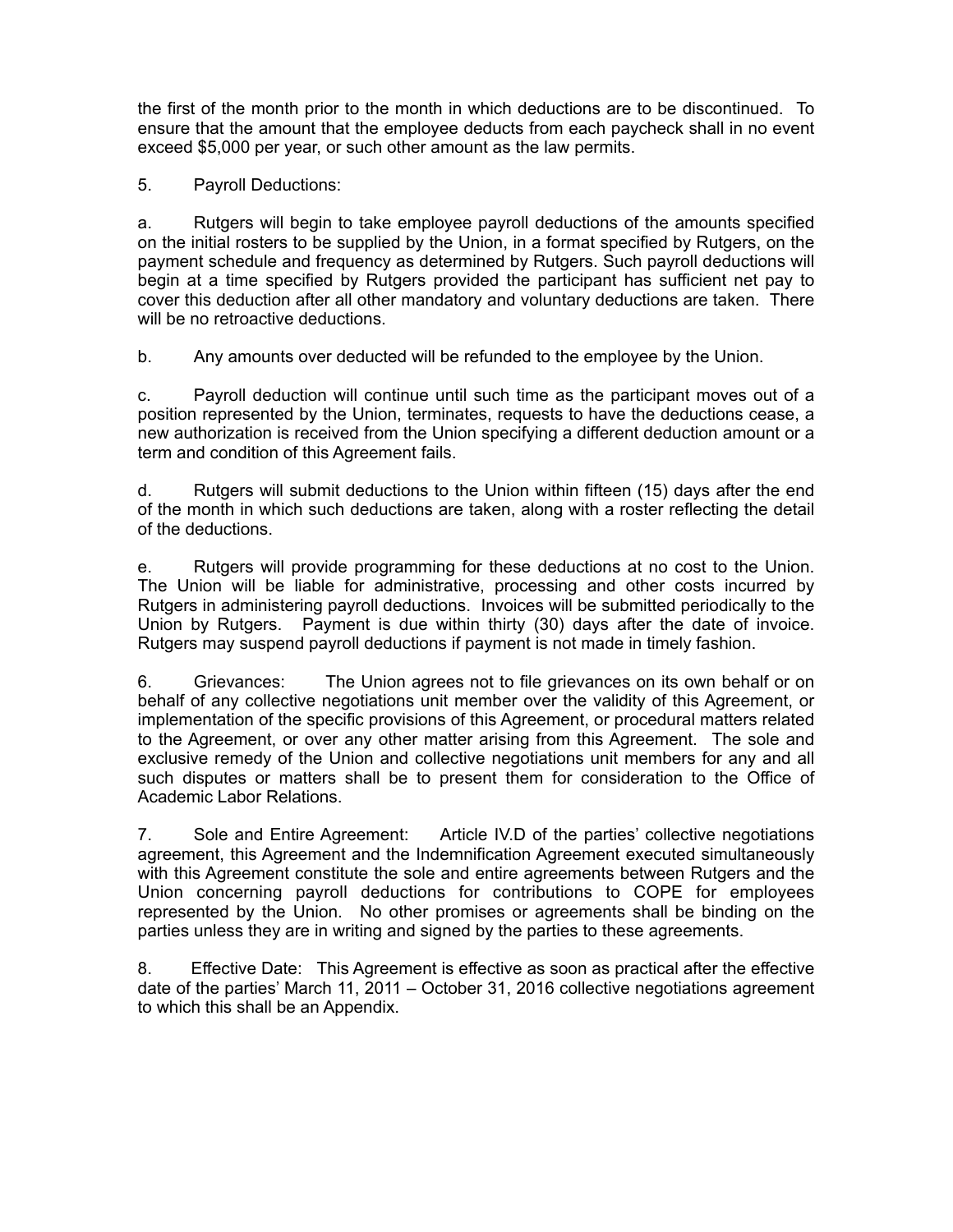#### APPENDIX B

#### INDEMNIFICATION AGREEMENT

WHEREAS, the Union has requested that RUTGERS, THE STATE UNIVERSITY OF NEW JERSEY ("Rutgers") allow employees to choose to deduct from their paychecks amounts to be contributed to the AFT Committee on Political Education (COPE), a political action committee registered with the Federal Election Commission;

WHEREAS, the Union acknowledges that Rutgers has agreed to make such deductions as set forth in Article IV.D of the parties' collective negotiations agreement and in Appendix A executed simultaneously herewith; and

WHEREAS, the Union acknowledges that, to the extent that Rutgers makes payroll deductions for employees who choose to make contributions to COPE, Rutgers is not in any way endorsing COPE; and

WHEREAS, Rutgers will honor valid written requests for payroll deductions to make contributions to COPE that are signed by employees represented by the Union and forward the amounts so deducted to the Union, as set forth more particularly in Appendix A, only on the condition that the Union indemnify Rutgers against any liability arising from Rutgers' participation in making these payroll deductions available;

NOW, THEREFORE, in consideration of Rutgers' and the Union's agreement that Rutgers honor valid written signed requests for payroll deductions to be made for contributions to COPE and to forward the amounts so deducted to the Union, the parties agree as follows:

1. The Union agrees to indemnify and hold Rutgers, its governors, trustees, officers, agents, employees, representatives, successors and assigns, harmless against any and all liabilities, costs, claims, expenses, losses, judgments, attorneys' fees and interest, of any nature and without limitation, arising in whole or in part from payroll deductions for COPE by Rutgers' employees or the implementation or application of the payroll deduction program. Rutgers shall retain its right to determine its course of conduct, including but not limited to the right to select counsel and determine strategy, in any claim or action arising out of or by reason of the offering the payroll deduction to Rutgers' employees, or the implementation or application of the payroll deduction program.

2. This Indemnification Agreement also shall cover any claims or actions in connection with defending the legality of this Indemnification Agreement. Furthermore, the Union will not challenge the legality of this Indemnification Agreement or any portion thereof, nor assist any other person or entity in doing so. In the event that this Indemnification Agreement is deemed to be illegal or against public policy or otherwise unenforceable by any court or administrative agency of competent jurisdiction, the parties agree that any obligations which Rutgers otherwise may have regarding payroll deductions for COPE under Article IV. D and under Appendix A shall cease, effective immediately.

3. The Union represents and warrants that the execution and performance of this Indemnification Agreement has been duly authorized and that the officer(s) executing the Indemnification Agreement on the Union's behalf is duly authorized to do so.

4. This Indemnification Agreement shall be governed by the laws of the State of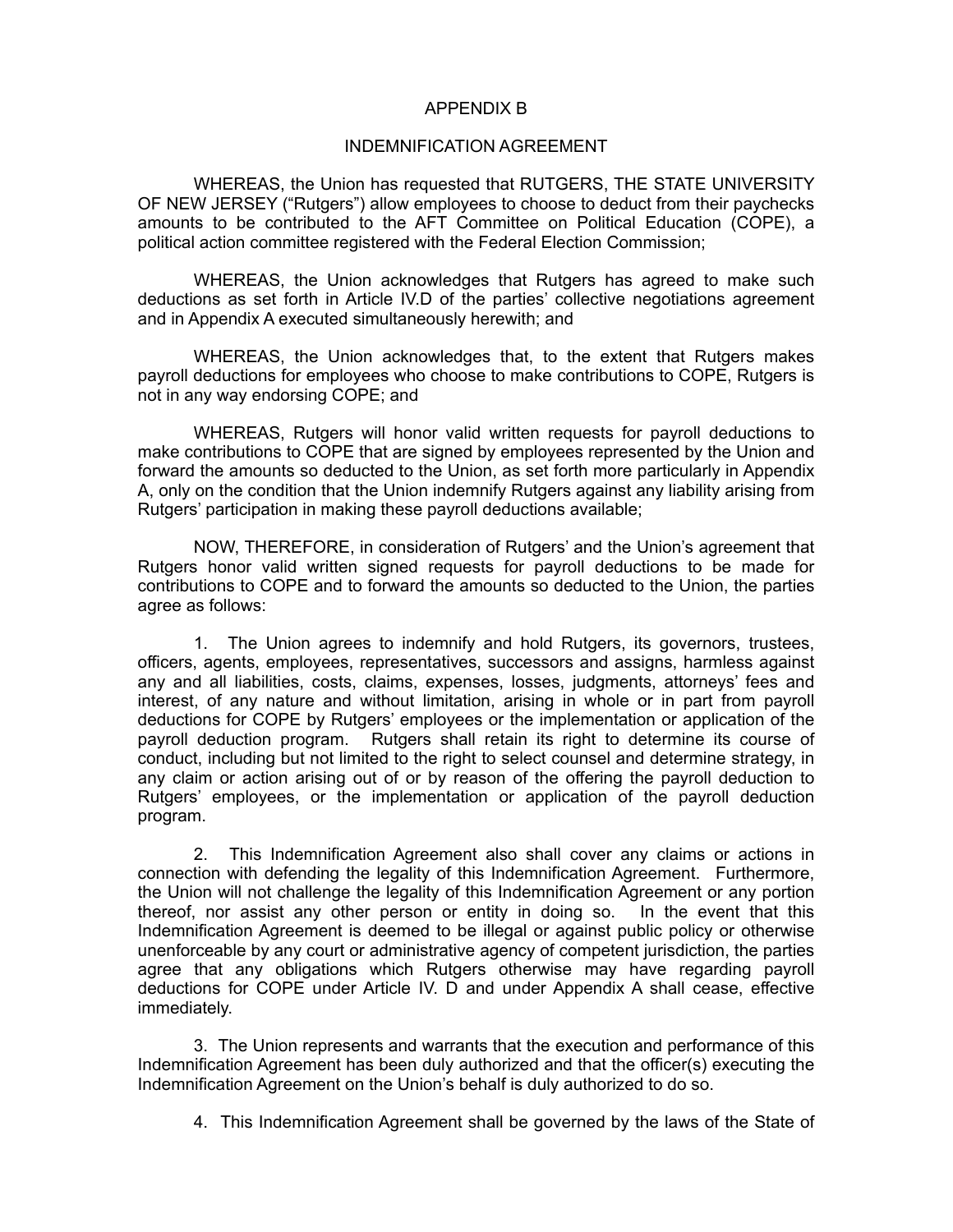New Jersey.